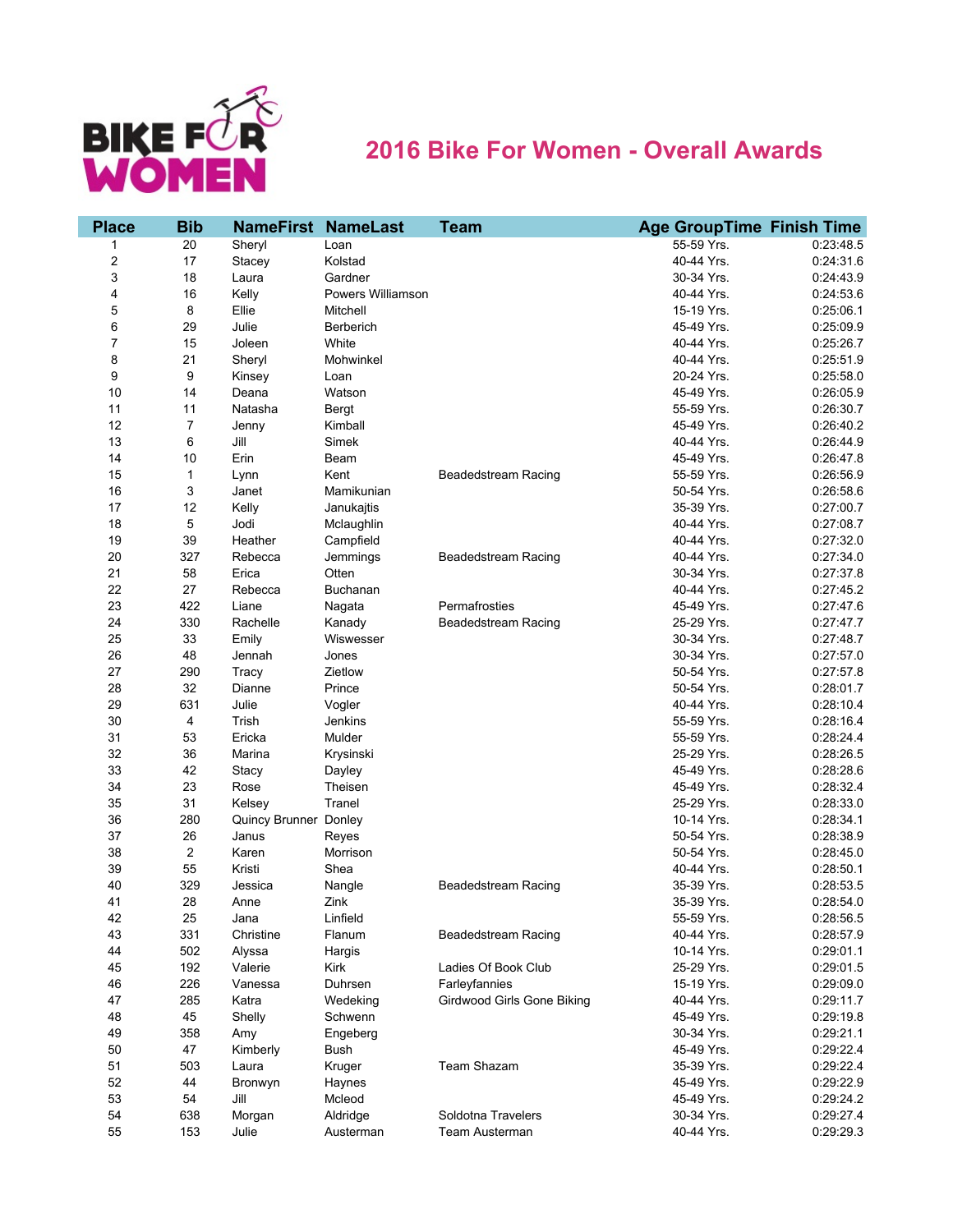| <b>Place</b> | <b>Bib</b> | <b>NameFirst NameLast</b> | <b>Team</b>    |                             | <b>Age GroupTime Finish Time</b> |           |
|--------------|------------|---------------------------|----------------|-----------------------------|----------------------------------|-----------|
| 56           | 343        | Kari                      | Wiederkehr     |                             | 35-39 Yrs.                       | 0:29:29.5 |
| 57           | 286        | Maggie                    | Donnelly       | Girdwood Girls Gone Biking  | 50-54 Yrs.                       | 0:29:33.6 |
| 58           | 496        | Mary                      | Krysinski      | <b>Team Shazam</b>          | 55-59 Yrs.                       | 0:29:41.3 |
| 59           | 76         | Holly                     | Krenz          |                             | 45-49 Yrs.                       | 0:29:44.2 |
| 60           | 191        | Tanya                     | Kirk           | Ladies Of Book Club         | 45-49 Yrs.                       | 0:29:48.2 |
| 61           | 139        | Elizabeth                 | <b>Butera</b>  |                             | 55-59 Yrs.                       | 0:29:52.8 |
| 62           | 167        | Mona                      | <b>Bremont</b> |                             | 55-59 Yrs.                       | 0:29:53.8 |
| 63           | 38         | Katie                     | Naylor         |                             | 40-44 Yrs.                       | 0:29:54.4 |
| 64           | 129        | Nancy                     | Spence         | Mama Bear                   | 40-44 Yrs.                       | 0:29:55.3 |
| 65           | 136        | Heidi                     | Martinson      | <b>MP</b>                   | 35-39 Yrs.                       | 0:29:56.9 |
| 66           | 325        | <b>Brooke</b>             | Therrien       | Beadedstream Racing         | 25-29 Yrs.                       | 0:29:58.6 |
| 67           | 80         | Mesa                      | Jetton         |                             | 35-39 Yrs.                       | 0:30:00.8 |
| 68           | 22         | Lesley                    | Yamauchi       |                             | 60-64 Yrs.                       | 0:30:09.4 |
| 69           | 320        | Caroline                  | Wilson         | <b>Church Ladies</b>        | 35-39 Yrs.                       | 0:30:11.8 |
| 70           | 269        | Aimee                     | Young          | Usphs                       | 35-39 Yrs.                       | 0:30:13.0 |
| 71           | 201        | Katie                     | Seybert        |                             | 15-19 Yrs.                       | 0:30:15.9 |
| 72           | 611        | Heide                     | Provencher     |                             | 40-44 Yrs.                       | 0:30:19.7 |
| 73           | 65         | Paola                     | Banchero       |                             | 45-49 Yrs.                       | 0:30:21.6 |
| 74           | 41         | Andrea                    | Tesch          | <b>Hockey Divas</b>         | 55-59 Yrs.                       | 0:30:27.1 |
| 75           | 531        | Jenny                     | Sossamon       | Let Every Woman Know        | 45-49 Yrs.                       | 0:30:28.1 |
| 76           | 304        | Suzanne                   | Armentrout     | It's All Downhill From Here | 40-44 Yrs.                       | 0:30:31.3 |
| 77           | 24         | Stacy                     | Steinberg      |                             | 45-49 Yrs.                       | 0:30:32.9 |
| 78           | 729        | Kirsten                   | Valentine      | Soggy Bottom Girls          | 25-29 Yrs.                       | 0:30:39.3 |
| 79           | 40         | Mary                      | Cox            | <b>Hockey Divas</b>         | 55-59 Yrs.                       | 0:30:43.8 |
| 80           | 710        | Heather                   | Poe            | Life Cycles                 | 20-24 Yrs.                       | 0:30:47.0 |
| 81           | 74         | Janice                    | Koval          |                             | 50-54 Yrs.                       | 0:30:51.0 |
| 82           | 370        | Teresa                    | Doerr          |                             | 30-34 Yrs.                       | 0:30:52.6 |
| 83           | 184        | Pam                       | Boyleston      |                             | 45-49 Yrs.                       | 0:30:55.0 |
| 84           | 530        | Rose                      | Lahti          | Let Every Woman Know        | 55-59 Yrs.                       | 0:31:02.9 |
| 85           | 35         | Jennifer                  | Slaughter      |                             | 40-44 Yrs.                       | 0:31:03.3 |
| 86           | 61         | Lora                      | Jorgensen      |                             | 45-49 Yrs.                       | 0:31:05.3 |
| 87           | 85         | Kathryn                   | Wanat          | Wanahavefun                 | 25-29 Yrs.                       | 0:31:07.7 |
| 88           | 312        | Allison                   | Wieland        | Lorax                       | 40-44 Yrs.                       | 0:31:09.2 |
| 89           | 220        | Monica                    | Baldridge      | M&B                         | 35-39 Yrs.                       | 0:31:10.2 |
| 90           | 567        | Lori                      | Guyer          | The Broken Spokes           | 45-49 Yrs.                       | 0:31:11.1 |
| 91           | 287        | Kristin                   | Miller         | Girdwood Girls Gone Biking  | 45-49 Yrs.                       | 0:31:11.3 |
| 92           | 457        | Adrianna                  | Proffitt       | Wednesday Adventure Club    | 10-14 Yrs.                       | 0:31:16.3 |
| 93           | 419        | Julie                     | Merrill        | Permafrosties               | 50-54 Yrs.                       | 0:31:18.6 |
| 94           | 73         | Dawn                      | Demko          |                             | 40-44 Yrs.                       | 0:31:25.5 |
| 95           | 474        | Maggi                     | Arend          | Alaska Dirt Divas           | 60-64 Yrs.                       | 0:31:26.0 |
| 96           | 66         | Jackie                    | Cason          |                             | 50-54 Yrs.                       | 0:31:26.1 |
| 97           | 261        | Samantha                  | Longacre       |                             | 25-29 Yrs.                       | 0:31:28.0 |
| 98           | 240        | Elisa                     | Samuelson      | Anchorage Rowing            | 45-49 Yrs.                       | 0:31:32.6 |
| 99           | 157        | Jennifer                  | Armentrout     |                             | 35-39 Yrs.                       | 0:31:32.8 |
| 100          | 635        | Suzanna                   | Caldwell       | <b>Caldwell Ladies</b>      | 25-29 Yrs.                       | 0:31:33.6 |
| 101          | 653        | Maureen                   | Haggblom       |                             | 55-59 Yrs.                       | 0:31:33.9 |
| 102          | 254        | Kacy                      | Hillman        | Spin & Bear It!             | 30-34 Yrs.                       | 0:31:34.5 |
| 103          | 308        | Nelda                     | Dodge          | <b>Bb Chicks</b>            | 50-54 Yrs.                       | 0:31:39.8 |
| 104          | 171        | Dianna                    | Clemetson      | Gal Pals                    | 45-49 Yrs.                       | 0:31:40.5 |
| 105          | 479        | Diana                     | Radoff         | Alaska Dirt Divas           | 45-49 Yrs.                       | 0:31:42.0 |
| 106          | 262        | Robin                     | Cope           |                             | 55-59 Yrs.                       | 0:31:44.2 |
| 107          | 114        | Melinda                   | Reynolds       |                             | 40-44 Yrs.                       | 0:31:45.4 |
| 108          | 632        | Deborah                   | Paine          |                             | 30-34 Yrs.                       | 0:31:46.0 |
| 109          | 318        | Yvonne                    | Henrickson     |                             | 40-44 Yrs.                       | 0:31:47.5 |
| 110          | 258        | Linda                     | Smith          | Spin & Bear It!             | 40-44 Yrs.                       | 0:31:48.0 |
| 111          | 323        | Natasha                   | Graham         | <b>Beadedstream Racing</b>  | 40-44 Yrs.                       | 0:31:51.9 |
| 112          | 138        | Dawn                      | Carmichael     |                             | 50-54 Yrs.                       | 0:31:53.0 |
| 113          | 172        | Echo                      | Mcdonald       | <b>Gal Pals</b>             | 50-54 Yrs.                       | 0:31:54.0 |
| 114          | 195        | Jyll                      | Green          | Ladies Of Book Club         | 40-44 Yrs.                       | 0:31:56.2 |
| 115          | 655        | Hannah                    | Ruff           |                             | 25-29 Yrs.                       | 0:31:58.2 |
| 116          | 70         | Cynthia                   | Hendel         |                             | 60-64 Yrs.                       | 0:32:01.2 |
| 117          | 288        | Amanda                    | Hawes          | Girdwood Girls Gone Biking  | 35-39 Yrs.                       | 0:32:01.7 |
| 118          | 120        | Kerry                     | Reardon        |                             | 55-59 Yrs.                       | 0:32:02.3 |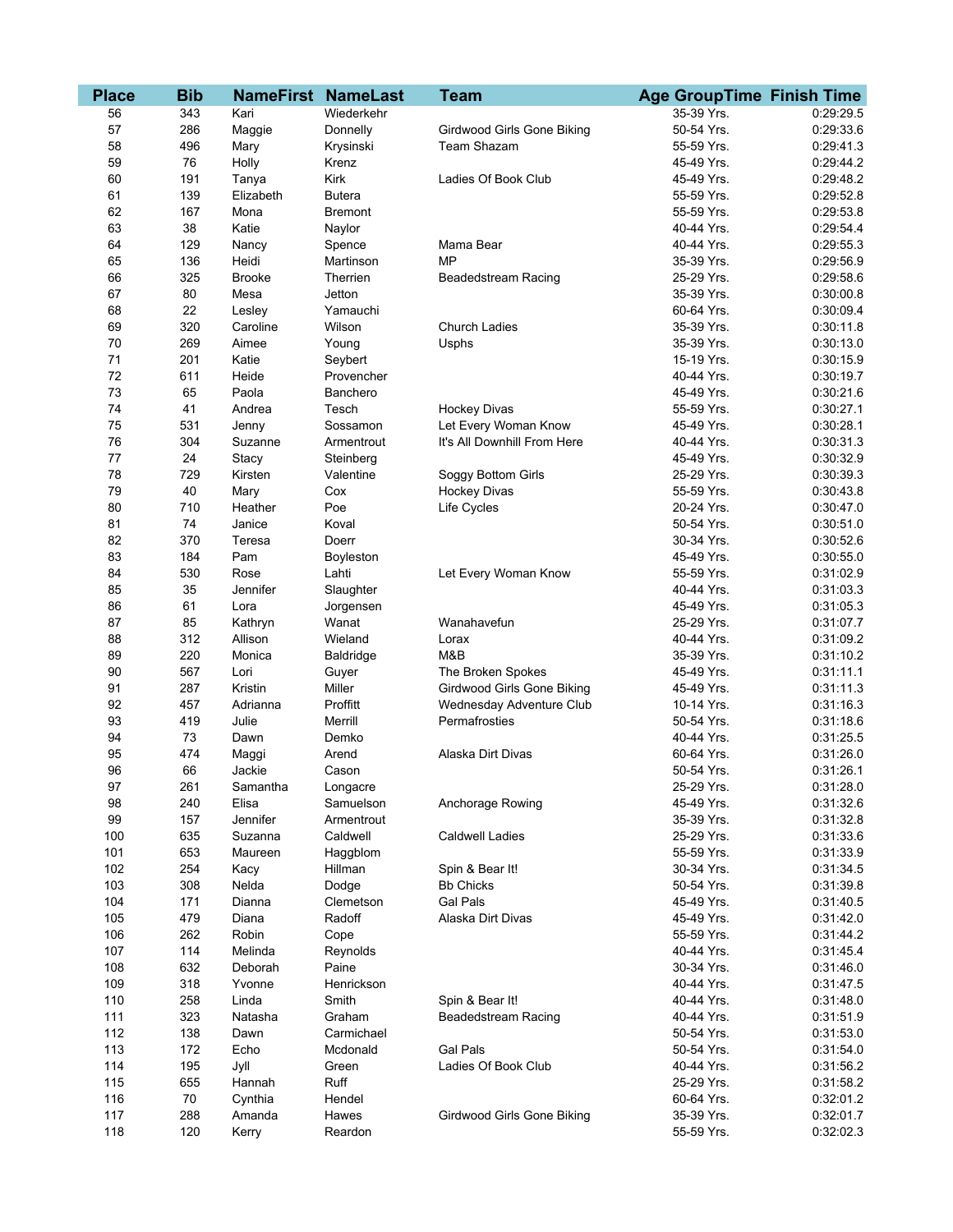| <b>Place</b> | <b>Bib</b> |               | <b>NameFirst NameLast</b> | <b>Team</b>                 | <b>Age GroupTime Finish Time</b> |           |
|--------------|------------|---------------|---------------------------|-----------------------------|----------------------------------|-----------|
| 119          | 84         | <b>Bonnie</b> | Wanat                     | Wanahavefun                 | 55-59 Yrs.                       | 0:32:04.7 |
| 120          | 219        | <b>Brandi</b> | Hamilton                  | M&B                         | 35-39 Yrs.                       | 0:32:05.8 |
| 121          | 477        | Joan          | Darnell                   | Alaska Dirt Divas           | 55-59 Yrs.                       | 0:32:06.2 |
| 122          | 369        | Kris          | Kile                      |                             | 45-49 Yrs.                       | 0:32:06.5 |
| 123          | 301        | Claire        | Coppel                    | It's All Downhill From Here | 55-59 Yrs.                       | 0:32:12.1 |
| 124          | 688        | Kelly         | Parsons                   | Parsons Ladies              | 50-54 Yrs.                       | 0:32:13.6 |
| 125          | 37         | Amy           | Reed                      |                             | 35-39 Yrs.                       | 0:32:15.5 |
| 126          | 93         | Linda         | <b>Barnack</b>            | <b>Barnack Babes</b>        | 25-29 Yrs.                       | 0:32:16.7 |
| 127          | 82         | Elizabeth     | Calabro                   | Huffman                     | 35-39 Yrs.                       | 0:32:16.7 |
| 128          | 194        | Betsy         | Paskvan                   | Ladies Of Book Club         | 50-54 Yrs.                       | 0:32:17.1 |
| 129          | 452        | Johanna       | Alvarez                   | Cosmos                      | 30-34 Yrs.                       | 0:32:18.8 |
| 130          | 471        | Gloria        | Menzel                    | Alaska Dirt Divas           | 55-59 Yrs.                       | 0:32:21.1 |
| 131          | 245        | Marietta      | Hall                      | Anchorage Rowing            | 45-49 Yrs.                       | 0:32:21.3 |
| 132          | 71         | Jennifer      | Hardy                     |                             | 35-39 Yrs.                       | 0:32:21.4 |
| 133          | 317        | Jessica       | Diab                      | Spinnin' Asphalt            | 35-39 Yrs.                       | 0:32:24.5 |
| 134          | 260        | Jessica       | Cederberg                 | Spin & Bear It!             | 50-54 Yrs.                       | 0:32:25.8 |
| 135          | 522        | Rachelle      | Alger                     | <b>Team MMR</b>             | 45-49 Yrs.                       | 0:32:34.3 |
| 136          | 709        | Kimberly      | Osburn                    | Life Cycles                 | 30-34 Yrs.                       | 0:32:37.0 |
| 137          | 461        | Marla         | Jakab                     | Wednesday Adventure Club    | 45-49 Yrs.                       | 0:32:41.7 |
| 138          | 162        | Joelle        | Hall                      | <b>Cadence Queens</b>       | 50-54 Yrs.                       | 0:32:42.0 |
| 139          | 204        | Michelle      | Humphrey                  | <b>Best Team Ever!</b>      | 25-29 Yrs.                       | 0:32:42.4 |
| 140          | 166        | Carol         | Halvorson                 |                             | 45-49 Yrs.                       | 0:32:43.5 |
| 141          | 439        | Breelyn       | Mangold                   | Mangold                     | 15-19 Yrs.                       | 0:32:46.4 |
| 142          | 396        | Colleen       | Libbey                    |                             | 40-44 Yrs.                       | 0:32:48.0 |
| 143          | 163        | Martha        | Robinson                  | <b>Cadence Queens</b>       | 50-54 Yrs.                       | 0:32:54.5 |
| 144          | 480        | Dora          | Krenzelok                 | Alaska Dirt Divas           | 50-54 Yrs.                       | 0:32:54.8 |
| 145          | 34         | Liz           | Friedman                  |                             | 65-69 Yrs.                       | 0:32:57.2 |
| 146          | 340        | Cara          | Fairbanks                 |                             | 35-39 Yrs.                       | 0:32:59.8 |
| 147          | 98         | Debra         | Kinn                      | <b>Beadedstream Racing</b>  | 60-64 Yrs.                       | 0:33:00.1 |
| 148          | 293        | Joan          | Nelson                    |                             | 50-54 Yrs.                       | 0:33:04.0 |
| 149          | 30         | Heather       | Helzer                    |                             | 25-29 Yrs.                       | 0:33:07.9 |
| 150          | 289        | Sissy         | Adams                     |                             | 50-54 Yrs.                       | 0:33:10.9 |
| 151          | 203        | Emily         | Austin                    | <b>Best Team Ever!</b>      | 30-34 Yrs.                       | 0:33:10.9 |
| 152          | 259        | Cindi         | Pannone                   | Spin & Bear It!             | 55-59 Yrs.                       | 0:33:11.9 |
| 153          | 667        | Sarah         | Kleedehn                  | <b>Sweat Victory</b>        | 60-64 Yrs.                       | 0:33:13.0 |
| 154          | 314        | Lauren        | Fair                      | Spinnin' Asphalt            | 30-34 Yrs.                       | 0:33:14.3 |
| 155          | 155        | Theresa       | Phillips                  |                             | 45-49 Yrs.                       | 0:33:15.4 |
| 156          | 523        | Mary          | Vollendorf                | <b>Team MMR</b>             | 45-49 Yrs.                       | 0:33:16.3 |
| 157          | 464        | Jill          | Hubert                    | Wednesday Adventure Club    | 45-49 Yrs.                       | 0:33:21.4 |
| 158          | 524        | Mari          | Eaton                     | <b>Team MMR</b>             | 45-49 Yrs.                       | 0:33:23.4 |
| 159          | 250        | Regina        | Burzinski                 | Fit2win                     | 30-34 Yrs.                       | 0:33:23.5 |
| 160          | 623        | Vanessa       | Hall                      |                             | 25-29 Yrs.                       | 0:33:31.9 |
| 161          | 458        | Stephanie     | Proffitt                  | Wednesday Adventure Club    | 40-44 Yrs.                       | 0:33:33.2 |
| 162          | 359        | Naomi         | Torrance                  |                             | 35-39 Yrs.                       | 0:33:35.0 |
| 163          | 135        | Meghan        | Paulson                   | <b>MP</b>                   | 30-34 Yrs.                       | 0:33:37.0 |
| 164          | 43         | Jane          | Wiggins                   |                             | 65-69 Yrs.                       | 0:33:37.1 |
| 165          | 645        | Kalyan        | Westley                   |                             | 35-39 Yrs.                       | 0:33:40.5 |
| 166          | 51         | Diane         | Mohwinkel                 |                             | 70-74 Yrs.                       | 0:33:40.5 |
| 167          | 566        | Amy           | Brumbaugh                 | The Broken Spokes           | 40-44 Yrs.                       | 0:33:41.6 |
| 168          | 143        | Molly         | Mccammon                  | Molly And Patty             | 60-64 Yrs.                       | 0:33:45.6 |
| 169          | 665        | Marta         | Mueller                   | <b>Sweat Victory</b>        | 40-44 Yrs.                       | 0:33:46.4 |
| 170          | 148        | Jamie         | Suttie                    | J&j                         | 30-34 Yrs.                       | 0:33:46.7 |
| 171          | 415        | Maura         | <b>Black</b>              | Amy And Maura               | 10-14 Yrs.                       | 0:33:49.9 |
| 172          | 575        | Kathy         | Seybert                   |                             | 50-54 Yrs.                       | 0:33:51.8 |
| 173          | 284        | Sue           | Parry                     | <b>Beadedstream Racing</b>  | 55-59 Yrs.                       | 0:33:52.7 |
| 174          | 237        | Roberta       | Bear                      | Anchorage Rowing            | 55-59 Yrs.                       | 0:33:53.1 |
| 175          | 711        | Christine     | Cosby                     | Life Cycles                 | 40-44 Yrs.                       | 0:33:53.6 |
| 176          | 243        | Durelle       | Smith                     | Anchorage Rowing            | 45-49 Yrs.                       | 0:33:55.9 |
| 177          | 525        | Tyler         | Arnold                    | Team MMR                    | 20-24 Yrs.                       | 0:33:56.5 |
| 178          | 472        | Michele       | Murphy                    | Alaska Dirt Divas           | 50-54 Yrs.                       | 0:33:56.6 |
| 179          | 142        | Diane         | Brozovsky                 |                             | 55-59 Yrs.                       | 0:33:56.9 |
| 180          | 605        | Nikki         | Allen                     | Lake Hood Pilots            | 25-29 Yrs.                       | 0:33:58.4 |
| 181          | 453        | Jessica       | Faulkner                  | Cosmos                      | 30-34 Yrs.                       | 0:34:02.1 |
|              |            |               |                           |                             |                                  |           |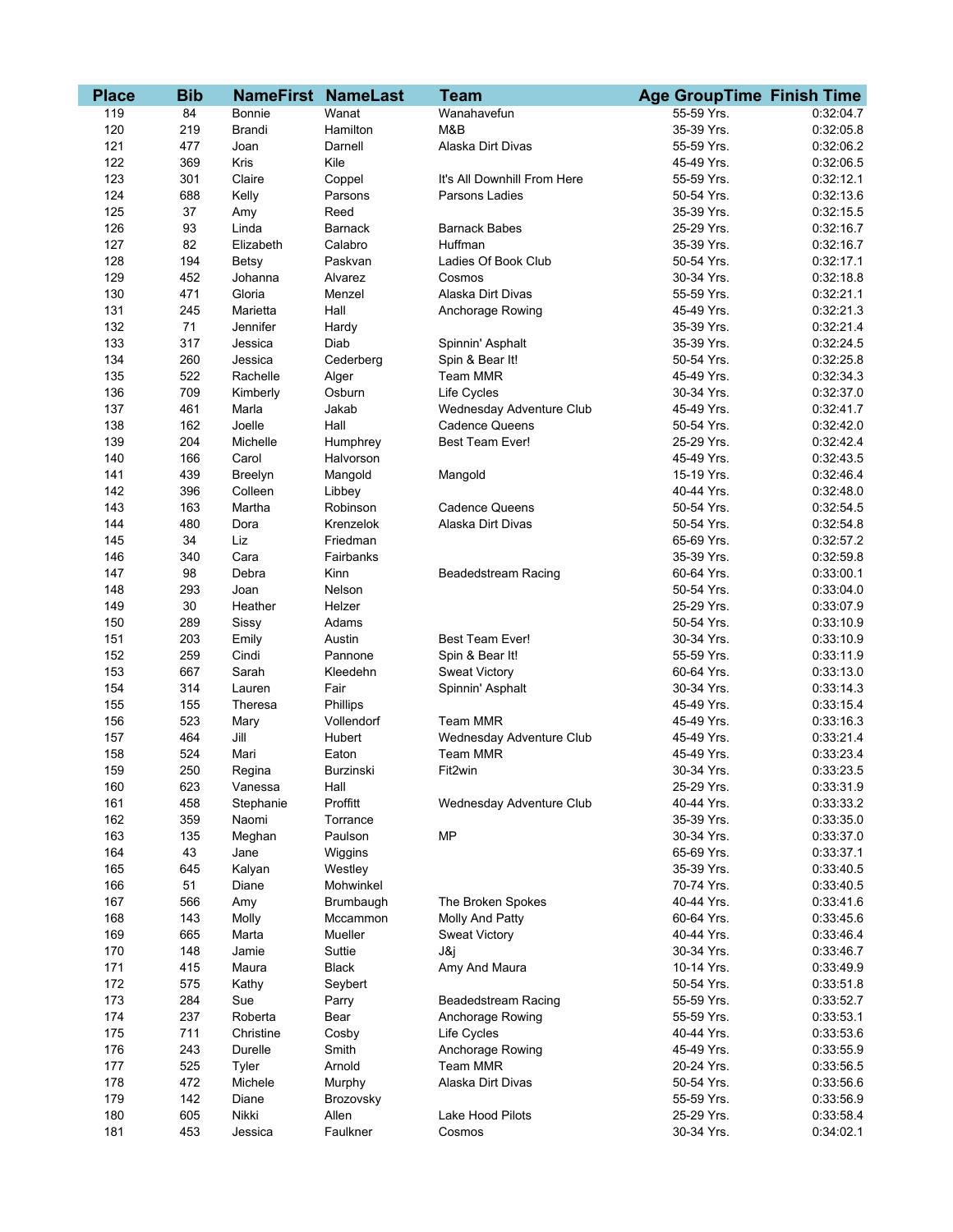| <b>Place</b> | <b>Bib</b> |                 | <b>NameFirst NameLast</b> | <b>Team</b>                 | <b>Age GroupTime Finish Time</b> |           |
|--------------|------------|-----------------|---------------------------|-----------------------------|----------------------------------|-----------|
| 182          | 409        | Stacey          | Ledgerwood                |                             | 40-44 Yrs.                       | 0:34:02.7 |
| 183          | 423        | Tricia          | Perkins                   | Permafrosties               | 55-59 Yrs.                       | 0:34:05.2 |
| 184          | 493        | Amy             | Scharpf                   |                             | 35-39 Yrs.                       | 0:34:06.1 |
| 185          | 241        | Erin            | Bashaw                    | Anchorage Rowing            | 50-54 Yrs.                       | 0:34:06.4 |
| 186          | 351        | Gloria          | Reyes                     | Alder Babe                  | 60-64 Yrs.                       | 0:34:07.8 |
| 187          | 625        | Jessy           | Hilliard                  | Dragonfly Women             | 35-39 Yrs.                       | 0:34:08.5 |
| 188          | 78         | Madeline        | Ramuglia                  |                             | 25-29 Yrs.                       | 0:34:12.0 |
| 189          | 306        | Heather         | Caldwell                  | It's All Downhill From Here | 35-39 Yrs.                       | 0:34:14.2 |
| 190          | 59         | Carmen          | Thomas                    |                             | 50-54 Yrs.                       | 0:34:15.9 |
| 191          | 441        | Cyndi           | Addington                 | Mangold                     | 50-54 Yrs.                       | 0:34:20.6 |
| 192          | 160        | Kelley          | Jansen                    |                             | 25-29 Yrs.                       | 0:34:23.7 |
| 193          | 483        | Linda           | Yarborough                | Alaska Dirt Divas           | 60-64 Yrs.                       | 0:34:24.2 |
| 194          | 676        | Katlyn          | White                     |                             | 15-19 Yrs.                       | 0:34:27.0 |
| 195          | 547        | Heidi           | Embley                    | Not So Fast And The Furious | 35-39 Yrs.                       | 0:34:29.1 |
| 196          | 75         | Sally           | Timp                      |                             | 60-64 Yrs.                       | 0:34:29.4 |
| 197          | 364        | Kenna           | Loyer                     |                             | 50-54 Yrs.                       | 0:34:29.7 |
| 198          | 384        | Heidi           | Clement                   | Heidishomes                 | 30-34 Yrs.                       | 0:34:31.2 |
| 199          | 435        | Diane           | Loopstra                  |                             | 55-59 Yrs.                       | 0:34:31.3 |
| 200          | 401        | Ashley          | French                    |                             | 25-29 Yrs.                       | 0:34:32.2 |
| 201          | 700        | Jeannette       | Lee                       | Off The Couch               | 35-39 Yrs.                       | 0:34:34.7 |
| 202          | 440        | Vastyl          | Mangold                   | Mangold                     | 35-39 Yrs.                       | 0:34:35.9 |
| 203          | 606        | Pam             | Cassidy                   |                             | 60-64 Yrs.                       | 0:34:39.0 |
| 204          | 451        | Jillian         | Roberts                   | Cosmos                      | 30-34 Yrs.                       | 0:34:40.7 |
| 205          | 367        | Trula           | Acena                     | The Tribe                   | 60-64 Yrs.                       | 0:34:41.3 |
| 206          | 612        | Jennifer        | Gates                     |                             | 30-34 Yrs.                       | 0:34:41.5 |
| 207          | 437        | Lisa            | Pekich                    | <b>High Octane</b>          | 45-49 Yrs.                       | 0:34:42.4 |
| 208          | 222        | Lia             | Keller                    | Nam Rocks!                  | 40-44 Yrs.                       | 0:34:42.5 |
| 209          | 247        | Lisa            | Land                      | Fit2win                     | 50-54 Yrs.                       | 0:34:43.8 |
| 210          | 170        | September       | Reynaga                   |                             | 30-34 Yrs.                       | 0:34:44.0 |
| 211          | 636        | <b>Barbara</b>  | Caldwell                  | <b>Caldwell Ladies</b>      | 65-69 Yrs.                       | 0:34:45.4 |
| 212          | 339        | Audrey          | Rogers                    |                             | 30-34 Yrs.                       | 0:34:46.5 |
| 213          | 504        | Megan           | Norgaard                  | Team Shazam                 | 55-59 Yrs.                       | 0:34:48.3 |
| 214          | 202        | Nicole          | Fredrick                  | Best Team Ever!             | 30-34 Yrs.                       | 0:34:49.0 |
| 215          | 291        | Lucia           | Shercliffe                |                             | 50-54 Yrs.                       | 0:34:50.2 |
| 216          | 398        | Sasha L         | Prewitt                   |                             | 45-49 Yrs.                       | 0:34:52.5 |
| 217          | 62         | Kristie         | Fore                      |                             | 40-44 Yrs.                       | 0:34:52.7 |
| 218          | 699        | Rebecca         | Noblin                    | Off The Couch               | 35-39 Yrs.                       | 0:34:53.3 |
| 219          | 244        | Jessica         | Willis                    | Anchorage Rowing            | 45-49 Yrs.                       | 0:34:53.5 |
| 220          | 133        | Valerie         | Zeigler                   |                             | 30-34 Yrs.                       | 0:34:55.0 |
| 221          | 96         | Katrina         | Garner                    |                             | 40-44 Yrs.                       | 0:34:59.3 |
| 222          | 119        | Abigail         | Brennan                   |                             | 25-29 Yrs.                       | 0:35:01.7 |
| 223          | 500        | Beth            | <b>Baker</b>              | Team Shazam                 | 65-69 Yrs.                       | 0:35:05.4 |
| 224          | 152        | Chloe           | Austerman                 | Team Austerman              | 10-14 Yrs.                       | 0:35:08.4 |
| 225          | 414        | Elizabeth       | Kilby                     | Amy And Maura               | 10-14 Yrs.                       | 0:35:08.8 |
| 226          | 707        | Sandy           | Koser                     | <b>Bhbc Bikes</b>           | 30-34 Yrs.                       | 0:35:10.0 |
| 227          | 272        | Sara            | Low                       | Usphs                       | 25-29 Yrs.                       | 0:35:11.4 |
| 228          | 526        | Jean            | Moran                     | Let Every Woman Know        | 55-59 Yrs.                       | 0:35:11.9 |
| 229          | 693        | Dayle           | Kodama                    | Tri Girls                   | 45-49 Yrs.                       | 0:35:12.1 |
| 230          | 532        | Liz             | Odell                     | Let Every Woman Know        | 30-34 Yrs.                       | 0:35:14.3 |
| 231          | 307        | Kristen         | Bell                      | It's All Downhill From Here | 40-44 Yrs.                       | 0:35:15.1 |
| 232          | 550        | Amy             | Vail                      | Not So Fast And The Furious | 55-59 Yrs.                       | 0:35:16.4 |
| 233          | 696        | Shera           | Kim                       |                             | 30-34 Yrs.                       | 0:35:17.6 |
| 234          | 232        | Diane           | Firmani                   |                             | 60-64 Yrs.                       | 0:35:18.3 |
| 235          | 187        | Tessa           | Johrendt                  |                             | 30-34 Yrs.                       | 0:35:20.5 |
| 236          | 424        | Erin            | Eker                      | Permafrosties               | 50-54 Yrs.                       | 0:35:25.2 |
| 237          | 372        | Fiona           | Peichel                   | <b>Team Peichel</b>         | 45-49 Yrs.                       | 0:35:25.3 |
| 238          | 682        | <b>Breanna</b>  | Day                       | Ga Dawgs                    | 10-14 Yrs.                       | 0:35:27.5 |
| 239          | 268        | <b>Brittany</b> | Keener                    | Usphs                       | 30-34 Yrs.                       | 0:35:30.0 |
| 240          | 271        | Anne Marie      | <b>Bott</b>               | Usphs                       | 35-39 Yrs.                       | 0:35:30.2 |
| 241          | 265        | Crystal         | Miner                     |                             | 35-39 Yrs.                       | 0:35:33.9 |
| 242          | 183        | Heather         | <b>Bottrell</b>           | The Cyclepaths              | 30-34 Yrs.                       | 0:35:42.8 |
| 243          | 604        | Melissa         | Tollefson                 | Lake Hood Pilots            | 30-34 Yrs.                       | 0:35:45.8 |
| 244          | 309        | Kari            | Brookover                 | <b>Bb Chicks</b>            | 50-54 Yrs.                       | 0:35:46.7 |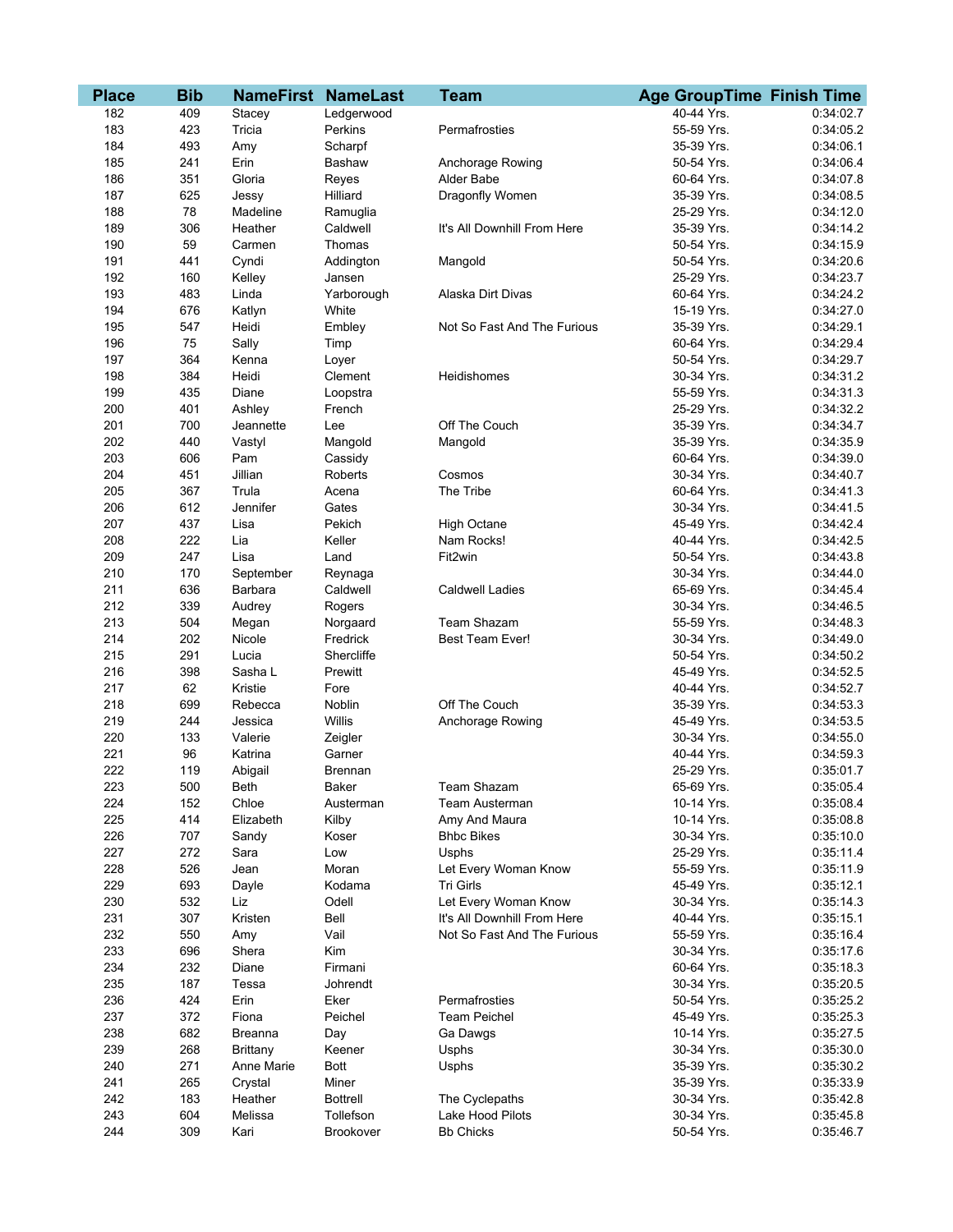| <b>Place</b> | <b>Bib</b> |               | <b>NameFirst NameLast</b> | <b>Team</b>                  | <b>Age GroupTime Finish Time</b> |           |
|--------------|------------|---------------|---------------------------|------------------------------|----------------------------------|-----------|
| 245          | 497        | <b>Brandi</b> | White                     | Team Shazam                  | 35-39 Yrs.                       | 0:35:48.2 |
| 246          | 231        | Laura         | Kanyer                    |                              | 30-34 Yrs.                       | 0:35:48.2 |
| 247          | 683        | Amanda        | Day                       | Ga Dawgs                     | 35-39 Yrs.                       | 0:35:48.5 |
| 248          | 681        | Madisyn       | Day                       | Ga Dawgs                     | 10-14 Yrs.                       | 0:35:48.6 |
| 249          | 512        | Valerie       | Flynn                     | Alpha Girls                  | 45-49 Yrs.                       | 0:35:48.7 |
| 250          | 64         | Hannah        | Toomey                    |                              | 25-29 Yrs.                       | 0:35:50.0 |
| 251          | 362        | Cadence       | Stull                     |                              | 10-14 Yrs.                       | 0:35:50.8 |
| 252          | 620        | Jean          | Gdula                     | <b>Gdula Gals</b>            | 65-69 Yrs.                       | 0:35:52.1 |
| 253          | 110        | Melinda       | Rathkopf                  |                              | 45-49 Yrs.                       | 0:35:52.6 |
| 254          | 514        | Mary          | Eckardt                   | Alpha Girls                  | 45-49 Yrs.                       | 0:35:53.5 |
| 255          | 296        | Rebecca       | Musick                    | Musick                       | 45-49 Yrs.                       | 0:35:55.6 |
| 256          | 121        | Jazelle       | Nillo                     |                              | 30-34 Yrs.                       | 0:35:57.5 |
| 257          | 416        | Amy           | Peloza                    | Amy And Maura                | 45-49 Yrs.                       | 0:35:58.4 |
| 258          | 161        | Terry         | Slaven                    |                              | 60-64 Yrs.                       | 0:36:00.9 |
| 259          | 328        | Lisa          | Moreno                    | <b>Beadedstream Racing</b>   | 45-49 Yrs.                       | 0:36:02.7 |
| 260          | 644        | Sandra        | Estenson                  |                              | 70-74 Yrs.                       | 0:36:06.2 |
| 261          | 156        | Celia         | Rozen                     |                              | 60-64 Yrs.                       | 0:36:07.4 |
| 262          | 127        | Jeanine       | Huston                    |                              | 55-59 Yrs.                       | 0:36:10.8 |
| 263          | 279        | Molly         | Mclaughlin                |                              | 10-14 Yrs.                       | 0:36:12.5 |
| 264          | 221        | Sara          | Lopez                     | Nam Rocks!                   | 30-34 Yrs.                       | 0:36:14.8 |
| 265          | 478        | Julie         | Hennessey                 | Alaska Dirt Divas            | 55-59 Yrs.                       | 0:36:18.8 |
| 266          | 190        | Cassi         | Campbell                  |                              | 25-29 Yrs.                       | 0:36:22.0 |
| 267          | 410        | Kathleen      | Judy                      |                              | 50-54 Yrs.                       | 0:36:23.9 |
| 268          | 578        | Tamar         | Ben-yosef                 | <b>Book Smart</b>            | 35-39 Yrs.                       | 0:36:30.3 |
| 269          | 420        | Karen         | <b>Divelbiss</b>          | Permafrosties                | 50-54 Yrs.                       | 0:36:33.6 |
| 270          | 186        | Nichole       | Gifford                   |                              | 40-44 Yrs.                       | 0:36:41.1 |
| 271          | 517        | Laura         | Zettler                   |                              | 50-54 Yrs.                       | 0:36:41.6 |
| 272          | 101        | Kaylee        | Merrill                   | <b>Merrill Time</b>          | 10-14 Yrs.                       | 0:36:43.4 |
| 273          | 427        | Lori          | Davey                     |                              | 45-49 Yrs.                       | 0:36:44.8 |
| 274          | 63         | Karen         | Mccreary                  |                              | 45-49 Yrs.                       | 0:36:46.5 |
| 275          | 448        | Deborah       | Warner                    | Toddladies                   | 55-59 Yrs.                       | 0:36:49.8 |
| 276          | 706        | Laura         | Harris                    | <b>Barnes Girls</b>          | 45-49 Yrs.                       | 0:36:55.7 |
| 277          | 714        | Meaghan       | Rothermel                 | <b>Shooting Stars</b>        | 30-34 Yrs.                       | 0:36:57.2 |
| 278          | 680        | <b>Brook</b>  | Pester                    |                              | 35-39 Yrs.                       | 0:37:01.4 |
| 279          | 349        | Lynne         | Farrington                | <b>Ultra Twisted Clovers</b> | 45-49 Yrs.                       | 0:37:01.5 |
| 280          | 392        | Katherine     | O'grady                   | Kristina's Biking Buddies    | 60-64 Yrs.                       | 0:37:09.9 |
| 281          | 476        | Patti         | Phillips                  | Alaska Dirt Divas            | 60-64 Yrs.                       | 0:37:10.4 |
| 282          | 168        | Megan         | Mckay                     |                              | 25-29 Yrs.                       | 0:37:11.1 |
| 283          | 481        | Lindy         | Theis                     | Alaska Dirt Divas            | 55-59 Yrs.                       | 0:37:11.1 |
| 284          | 705        | Taran         | <b>Barnes</b>             | <b>Barnes Girls</b>          | 10-14 Yrs.                       | 0:37:14.5 |
| 285          | 295        | Melody        | Musick                    | Musick                       | 10-14 Yrs.                       | 0:37:21.5 |
| 286          | 242        | Julie         | Truskowski                | Anchorage Rowing             | 50-54 Yrs.                       | 0:37:23.8 |
| 287          | 637        | Rose          | Van Hemert                |                              | 65-69 Yrs.                       | 0:37:24.5 |
| 288          | 363        | Patricia      | Neptune                   |                              | 55-59 Yrs.                       | 0:37:29.7 |
| 289          | 470        | Chantal       | LeDue                     |                              | 25-29 Yrs.                       | 0:37:29.7 |
| 290          | 702        | Jennifer      | Bachman                   |                              | 50-54 Yrs.                       | 0:37:30.4 |
| 291          | 463        | Leah          | Parks                     | Wednesday Adventure Club     | 40-44 Yrs.                       | 0:37:31.2 |
| 292          | 125        | Alicia        | Vernon                    | <b>Courtney's Cruisers</b>   | 45-49 Yrs.                       | 0:37:31.9 |
| 293          | 488        | Jimael        | Johnson                   | Sabra And Jam                | 35-39 Yrs.                       | 0:37:36.7 |
| 294          | 213        | Luann         | Piccard                   | Mixsell/piccard Ladies       | 55-59 Yrs.                       | 0:37:38.4 |
| 295          | 610        | Vera          | Hershey                   |                              | 65-69 Yrs.                       | 0:37:40.0 |
| 296          | 274        | Sarah         | Shoffstall-cone           | Usphs                        | 35-39 Yrs.                       | 0:37:41.9 |
| 297          | 730        | Dana          | Hayek                     | Soggy Bottom Girls           | 30-34 Yrs.                       | 0:37:43.0 |
| 298          | 382        | Kristi        | Duff                      |                              | 35-39 Yrs.                       | 0:37:45.3 |
| 299          | 397        | Kristy        | Grawunder                 |                              | 60-64 Yrs.                       | 0:37:46.4 |
| 300          | 49         | Charla        | Lee                       |                              | 55-59 Yrs.                       | 0:37:53.0 |
| 301          | 727        | Jessica       | Rauchenstein              | Go Go Go!                    | 35-39 Yrs.                       | 0:37:54.3 |
| 302          | 90         | Caye          | Moberg                    |                              | 50-54 Yrs.                       | 0:37:56.6 |
| 303          | 214        | Helen         | Holmes                    |                              | 70-74 Yrs.                       | 0:37:56.7 |
| 304          | 402        | Joey          | Jigliotti                 | <b>JO</b>                    | 50-54 Yrs.                       | 0:37:56.8 |
| 305          | 305        | <b>Brenda</b> | <b>Bowles</b>             | It's All Downhill From Here  | 45-49 Yrs.                       | 0:37:58.9 |
| 306          | 182        | Kristen       | Rutledge                  | The Cyclepaths               | 30-34 Yrs.                       | 0:37:59.6 |
| 307          | 417        | Madalyn       | Gaither                   |                              | 10-14 Yrs.                       | 0:38:01.6 |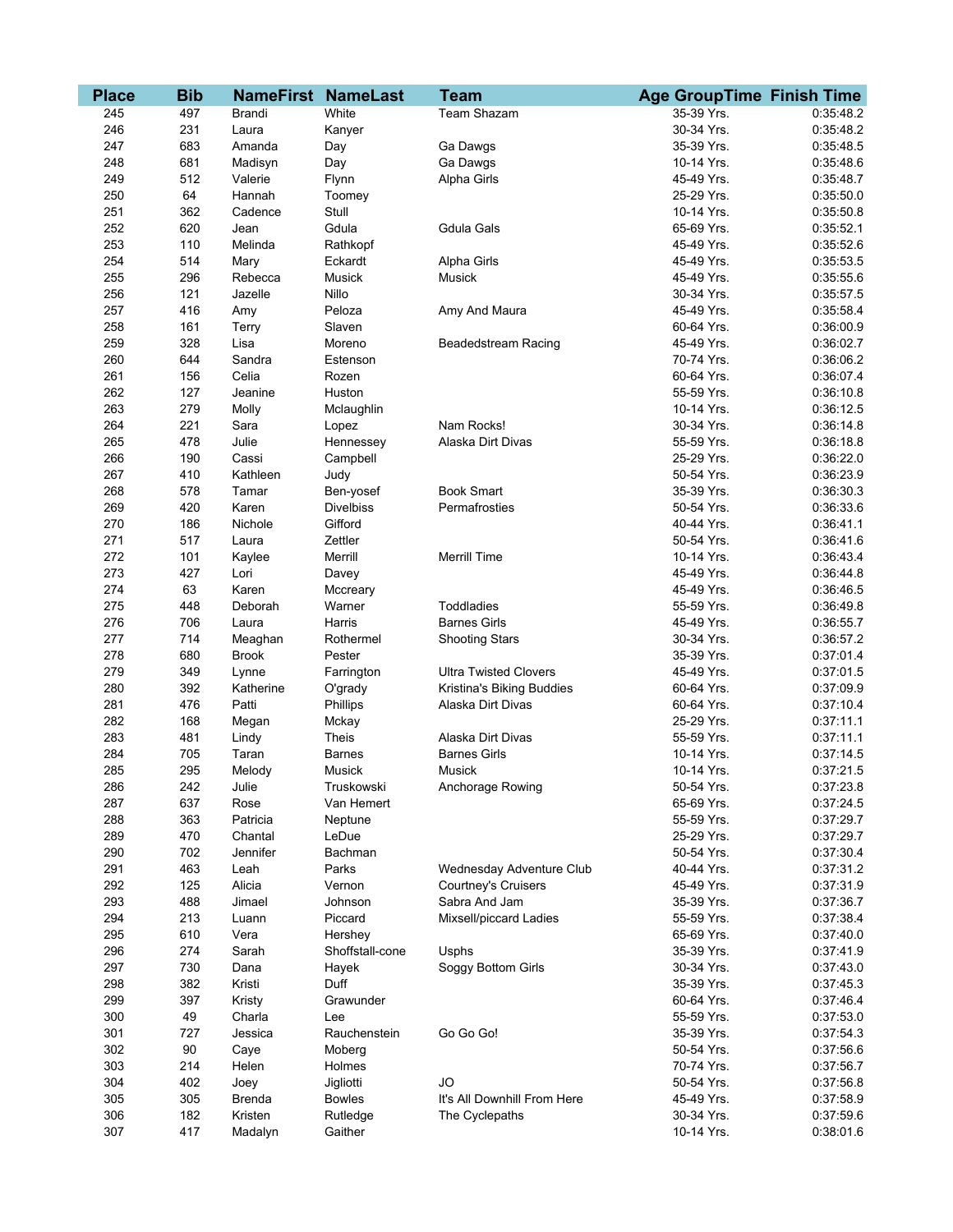| <b>Place</b> | <b>Bib</b> |                       | <b>NameFirst NameLast</b>   | <b>Team</b>                                    | <b>Age GroupTime Finish Time</b> |                        |
|--------------|------------|-----------------------|-----------------------------|------------------------------------------------|----------------------------------|------------------------|
| 308          | 619        | Kari                  | Gdula                       | <b>Gdula Gals</b>                              | 30-34 Yrs.                       | 0:38:05.6              |
| 309          | 368        | Karen                 | Mcmaster-skogstad The Tribe |                                                | 60-64 Yrs.                       | 0:38:06.2              |
| 310          | 185        | Wendy                 | Leseman                     | Leisure-fun Cyclist                            | 55-59 Yrs.                       | 0:38:06.7              |
| 311          | 568        | Krista                | Staff                       | The Broken Spokes                              | 40-44 Yrs.                       | 0:38:09.9              |
| 312          | 462        | Betsy                 | Mckitrick                   | Wednesday Adventure Club                       | 45-49 Yrs.                       | 0:38:12.0              |
| 313          | 246        | Katriina              | Timm                        |                                                | 35-39 Yrs.                       | 0:38:12.1              |
| 314          | 432        | Dawn                  | Skeete                      |                                                | 45-49 Yrs.                       | 0:38:12.6              |
| 315          | 355        | Anne                  | Raup                        | Alder Babe                                     | 50-54 Yrs.                       | 0:38:14.8              |
| 316          | 668        | Anna                  | <b>Bryant</b>               | <b>Sweat Victory</b>                           | 40-44 Yrs.                       | 0:38:18.6              |
| 317          | 501        | Traci                 | <b>Bradford</b>             | Team Shazam                                    | 45-49 Yrs.                       | 0:38:18.7              |
| 318          | 316        | Elizabeth             | Ross                        | Spinnin' Asphalt                               | 35-39 Yrs.                       | 0:38:24.3              |
| 319          | 124        | Kathleene             | Simonson                    |                                                | 25-29 Yrs.                       | 0:38:24.9              |
| 320          | 505        | Maggie                | Fussner                     | Team Shazam                                    | 50-54 Yrs.                       | 0:38:28.3              |
| 321          | 179        | Heather               | Ptak                        | Sassy Sprockets                                | 35-39 Yrs.                       | 0:38:32.5              |
| 322          | 149        | Jennifer              | Reich                       | J&j                                            | 40-44 Yrs.                       | 0:38:33.8              |
| 323          | 732        | Donna                 | Van Flein                   | Team Shazam                                    | 45-49 Yrs.                       | 0:38:34.3              |
| 324          | 341        | Adele                 | Fetter                      |                                                | 35-39 Yrs.                       | 0:38:39.5              |
| 325          | 141        | Carrie                | Gray                        |                                                | 40-44 Yrs.                       | 0:38:40.6              |
| 326          | 509        | Christine             | Krysinski                   | Team Shazam                                    | 30-34 Yrs.                       | 0:38:41.8              |
| 327          | 569        | Kristen               | Lewis                       |                                                | 30-34 Yrs.                       | 0:38:45.8              |
| 328          | 335        | Julie                 | Mcdonald                    |                                                | 45-49 Yrs.                       | 0:38:45.8              |
| 329          | 559        | Kathy                 | Keck                        |                                                | 55-59 Yrs.                       | 0:38:50.5              |
| 330          | 490        | Amanda                | <b>Blades</b>               |                                                | 35-39 Yrs.                       | 0:38:52.1              |
| 331          | 673        | Angela                | Mazur                       |                                                | 35-39 Yrs.                       | 0:38:57.3              |
| 332          | 197        | Mimi                  | Allen                       | <b>Steller Jays</b>                            | 15-19 Yrs.                       | 0:38:57.9              |
| 333          | 239        | Jessica               | <b>Skripps</b>              |                                                | 25-29 Yrs.                       | 0:38:59.1              |
| 334          | 88         | Summer                | Cutting                     | <b>Cutting Edge</b>                            | 35-39 Yrs.                       | 0:39:02.3              |
| 335          | 100        | Cassie                | Ostrander                   |                                                | 30-34 Yrs.                       | 0:39:05.5              |
| 336          | 313        | Rachel                | Pompe                       | Lorax                                          | 40-44 Yrs.                       | 0:39:08.8              |
| 337          | 196        | Ina                   | Allen                       | Steller Jays                                   | 10-14 Yrs.                       | 0:39:14.0              |
| 338          | 224        | Amanda                | Calhoon                     | Nam Rocks!                                     | 30-34 Yrs.                       | 0:39:14.8              |
| 339          | 169        | Jeanne                | Fischer                     |                                                | 65-69 Yrs.                       | 0:39:18.7              |
| 340          | 726        | Julie                 | Lina                        | Go Go Go!                                      | 50-54 Yrs.                       | 0:39:21.2              |
| 341          | 126        | Heidi                 | Voeller                     | <b>Courtney's Cruisers</b>                     | 35-39 Yrs.                       | 0:39:23.5              |
| 342          | 333        | Shelley               | <b>Biss</b>                 | <b>SBMJ</b>                                    | 35-39 Yrs.                       | 0:39:31.3              |
| 343          | 425        | Alexxa                | Schubert                    |                                                | 10-14 Yrs.                       | 0:39:34.5              |
| 344          | 546        | Ashley                | Lang                        |                                                | 35-39 Yrs.                       | 0:39:36.0              |
| 345          | 79         | Leslie                | Dean                        |                                                | 60-64 Yrs.                       | 0:39:36.7              |
| 346          | 147        | Gail                  | Hoefler                     | Alaska Frostbites                              | 50-54 Yrs.                       | 0:39:37.3              |
| 347          | 347        | Cassandra             | Barsalou                    | Girlfriends                                    | 20-24 Yrs.                       | 0:39:37.5              |
| 348          | 695        | Christine             | White                       |                                                | 30-34 Yrs.                       | 0:39:38.6              |
| 349          | 609        | Sharon                | Holland                     |                                                | 55-59 Yrs.                       | 0:39:43.1              |
| 350          | 731        | Amanda                | Van Flein                   | Team Van Flein                                 | 10-14 Yrs.                       | 0:39:47.3              |
| 351          | 206        | Lea                   | Rueter                      | The Velocikitties                              | 30-34 Yrs.                       | 0:39:49.7              |
| 352          | 294        | Meagan                | Nelson                      |                                                | 20-24 Yrs.                       | 0:39:49.9              |
| 353          | 97         | Wendi                 | Eldridge                    |                                                | 45-49 Yrs.                       | 0:39:58.7              |
| 354          | 393        | Millie                | Spezialy                    | Kristina's Biking Buddies                      | 75-79 Yrs.                       | 0:40:07.7              |
| 355          | 560        | Mary Ann              | Renkert                     |                                                | 60-64 Yrs.                       | 0.40:08.0              |
| 356          | 430        | Whitney               | Martinez                    | Rad Ryders                                     | 30-34 Yrs.                       | 0.40:12.3              |
| 357<br>358   | 690<br>728 | Sinnamon<br>Cassandra | Bovey<br>Dale               | Tri Girls                                      | 45-49 Yrs.<br>25-29 Yrs.         | 0:40:13.1<br>0:40:14.7 |
|              |            |                       |                             | Soggy Bottom Girls<br>Wednesday Adventure Club | 40-44 Yrs.                       |                        |
| 359<br>360   | 467<br>109 | Cathy<br>Diane        | Opinsky<br><b>Barnett</b>   |                                                | 70-74 Yrs.                       | 0.40.16.7<br>0:40:16.9 |
| 361          | 671        | Renee                 | Goentzel                    | <b>Sweat Victory</b>                           | 30-34 Yrs.                       | 0:40:22.8              |
| 362          | 725        |                       | Gitzen                      | Go Go Go!                                      | 30-34 Yrs.                       | 0:40:25.0              |
| 363          | 404        | Rebecca<br>Trish      | Lacey                       | He>i                                           | 55-59 Yrs.                       | 0:40:38.9              |
| 364          | 303        | Mary Kay              | Sorich                      | It's All Downhill From Here                    | 40-44 Yrs.                       | 0:40:41.2              |
| 365          | 438        | Sioux-z               | Marshall                    | High Octane                                    | 45-49 Yrs.                       | 0:40:42.5              |
| 366          | 68         | Lori                  | Day                         |                                                | 45-49 Yrs.                       | 0:40:48.0              |
| 367          | 270        | Judy                  | Thompson                    | Usphs                                          | 35-39 Yrs.                       | 0:40:48.8              |
| 368          | 446        | Julia                 | Todd                        | <b>Toddladies</b>                              | 10-14 Yrs.                       | 0:40:49.5              |
| 369          | 234        | <b>Beth</b>           | Kutyba                      |                                                | 50-54 Yrs.                       | 0:40:51.6              |
| 370          | 443        | Susan                 | Halvor                      | <b>Sprocket Sisters</b>                        | 45-49 Yrs.                       | 0:40:53.0              |
|              |            |                       |                             |                                                |                                  |                        |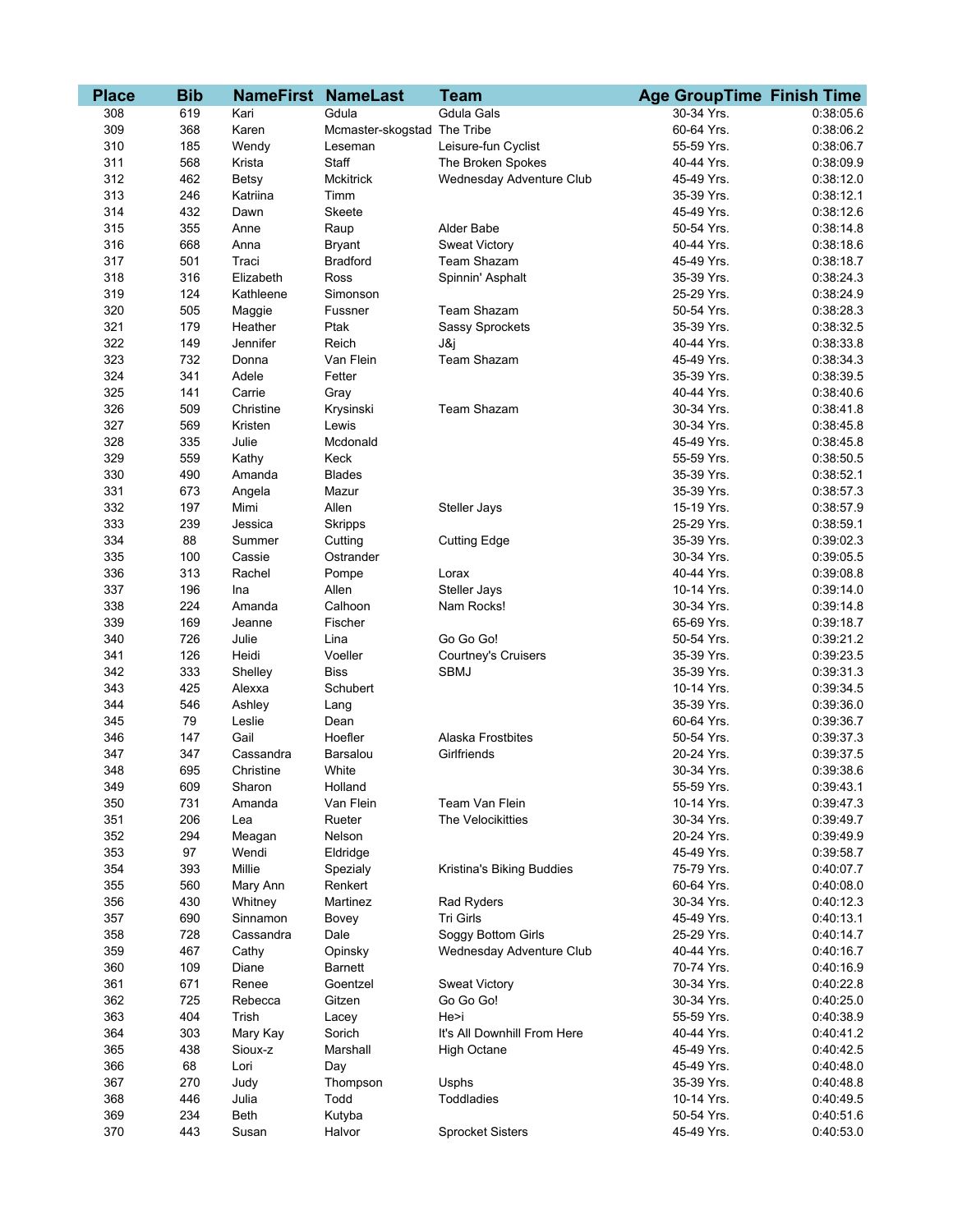| <b>Place</b> | <b>Bib</b> |                  | <b>NameFirst NameLast</b> | <b>Team</b>                 | <b>Age GroupTime Finish Time</b> |           |
|--------------|------------|------------------|---------------------------|-----------------------------|----------------------------------|-----------|
| 371          | 302        | Aviana           | Sorich                    | It's All Downhill From Here | 10-14 Yrs.                       | 0:41:00.2 |
| 372          | 99         | Brittany         | Barkshire                 |                             | 25-29 Yrs.                       | 0:41:01.5 |
| 373          | 159        | Mary             | Hensel                    |                             | 75-79 Yrs.                       | 0:41:03.0 |
| 374          | 684        | Heather          | Davis                     |                             | 60-64 Yrs.                       | 0:41:05.7 |
| 375          | 484        | Lenna            | Michener                  |                             | 45-49 Yrs.                       | 0:41:08.0 |
| 376          | 137        | Laura            | Clement                   |                             | 55-59 Yrs.                       | 0:41:09.1 |
| 377          | 633        | Rosa             | Guerra                    |                             | 55-59 Yrs.                       | 0:41:10.6 |
| 378          | 144        | Patty            | Ginsburg                  | Molly And Patty             | 65-69 Yrs.                       | 0:41:12.2 |
| 379          | 548        | Katy             | Grant                     | Not So Fast And The Furious | 45-49 Yrs.                       | 0:41:16.8 |
| 380          | 641        | Debbi            | Heinen                    |                             | 50-54 Yrs.                       | 0:41:18.0 |
| 381          | 663        | Margie           | Lytle                     | Howlin' Huskies             | 40-44 Yrs.                       | 0:41:19.5 |
| 382          | 617        | Ingrid           | Rasmussen                 |                             | 30-34 Yrs.                       | 0:41:23.3 |
| 383          | 211        | Sarah            | Mixsell                   | Mixsell/piccard Ladies      | 10-14 Yrs.                       | 0:41:24.4 |
| 384          | 460        | Kerry            | Reifel                    | Wednesday Adventure Club    | 45-49 Yrs.                       | 0:41:26.1 |
| 385          | 670        | Melanie          | Armstrong                 | <b>Sweat Victory</b>        | 40-44 Yrs.                       | 0:41:26.2 |
| 386          | 158        | Sandra           | May                       |                             | 35-39 Yrs.                       | 0:41:27.9 |
| 387          | 613        | Zaynab           | Falconer                  |                             | 45-49 Yrs.                       | 0:41:28.1 |
| 388          | 263        | Julie            | Witmer                    |                             | 40-44 Yrs.                       | 0:41:28.2 |
| 389          | 205        | Mari             | Rueter                    | The Velocikitties           | 25-29 Yrs.                       | 0:41:30.3 |
| 390          | 311        | Catriona         | Reynolds                  | Homer                       | 45-49 Yrs.                       | 0:41:31.5 |
| 391          | 506        | Stacy            | Flagg                     | Team Shazam                 | 50-54 Yrs.                       | 0:41:32.6 |
| 392          | 615        | Layla            | Beam                      |                             | 10-14 Yrs.                       | 0:41:33.3 |
| 393          | 634        | Karen S          | Forsyth                   |                             | 70-74 Yrs.                       | 0:41:38.3 |
| 394          | 594        | Tracy            | Houser                    | Valley Fun Girls            | 40-44 Yrs.                       | 0:41:40.2 |
| 395          | 255        |                  | Mitchell                  | Spin & Bear It!             | 05-09 Yrs.                       | 0:41:42.2 |
| 396          | 442        | Maggie<br>Erin   | Pikey                     | <b>Sprocket Sisters</b>     | 40-44 Yrs.                       | 0:41:43.4 |
| 397          | 459        |                  | Reifel                    |                             | 10-14 Yrs.                       | 0:41:44.8 |
|              |            | Kayla<br>Arianna |                           | Wednesday Adventure Club    | 45-49 Yrs.                       |           |
| 398<br>399   | 233<br>334 | Christine        | Humphrey                  |                             | 45-49 Yrs.                       | 0:41:45.4 |
|              |            |                  | Roalofs                   | Alaska Dirt Divas           | 45-49 Yrs.                       | 0:41:46.5 |
| 400<br>401   | 482        | Jo-ann           | Chung                     |                             | 65-69 Yrs.                       | 0:41:46.7 |
|              | 344        | Susan            | Reeves                    | Girlfriends                 |                                  | 0:41:48.2 |
| 402          | 154        | Gail             | Heineman                  |                             | 60-64 Yrs.                       | 0:41:49.6 |
| 403          | 310        | Frida            | Renner                    | Homer                       | 05-09 Yrs.                       | 0:41:49.8 |
| 404          | 227        | Julee            | Duhrsen                   | Farleyfannies               | 45-49 Yrs.                       | 0:41:59.4 |
| 405          | 225        | Meredith         | Duhrsen                   | Farleyfannies               | 10-14 Yrs.                       | 0:42:00.0 |
| 406          | 593        | Katey            | Houser                    | Valley Fun Girls            | 10-14 Yrs.                       | 0:42:00.5 |
| 407          | 426        | Stacey           | Schubert                  |                             | 40-44 Yrs.                       | 0:42:02.1 |
| 408          | 583        | Linda            | Isaac                     |                             | 55-59 Yrs.                       | 0:42:06.3 |
| 409          | 188        | Susan            | Daniels                   |                             | 55-59 Yrs.                       | 0:42:20.4 |
| 410          | 413        | Tina             | Tomsen                    |                             | 55-59 Yrs.                       | 0:42:22.7 |
| 411          | 599        | Patricia         | Geitz                     | Pa                          | 70-74 Yrs.                       | 0:42:25.7 |
| 412          | 365        | Heather          | Wilson                    |                             | 35-39 Yrs.                       | 0:42:30.1 |
| 413          | 694        | Amanda           | Kobussen                  | Tri Girls                   | 35-39 Yrs.                       | 0:42:33.3 |
| 414          | 436        | Helen            | Michaelson                |                             | 20-24 Yrs.                       | 0:42:34.8 |
| 415          | 616        | Laura            | Rosen                     |                             | 50-54 Yrs.                       | 0:42:35.0 |
| 416          | 374        | Stacie           | Packard                   | Capable Crew                | 35-39 Yrs.                       | 0:42:37.8 |
| 417          | 657        | Judy             | Krier                     |                             | 55-59 Yrs.                       | 0:42:38.8 |
| 418          | 238        | Mary Alice       | <b>Blount</b>             | Anchorage Rowing            | 60-64 Yrs.                       | 0:42:42.8 |
| 419          | 267        | Kate             | Nixon                     | <b>Kt Racers</b>            | 60-64 Yrs.                       | 0:42:57.3 |
| 420          | 465        | Shawna           | Arend                     | Wednesday Adventure Club    | 40-44 Yrs.                       | 0:42:58.3 |
| 421          | 498        | Carole           | Comeau                    | Team Shazam                 | 70-74 Yrs.                       | 0:43:00.1 |
| 422          | 549        | Allison          | Susel                     | Not So Fast And The Furious | 35-39 Yrs.                       | 0:43:04.5 |
| 423          | 67         | Marcia           | Davis                     |                             | 55-59 Yrs.                       | 0:43:09.5 |
| 424          | 541        | Beverly          | Flint-caudill             | Let Every Woman Know        | 60-64 Yrs.                       | 0.43:16.0 |
| 425          | 218        | Sami             | Glascott                  | <b>Glascott Girls</b>       | 45-49 Yrs.                       | 0:43:27.0 |
| 426          | 662        | Liane            | Ryan                      | Howlin' Huskies             | 40-44 Yrs.                       | 0:43:30.9 |
| 427          | 112        | Victoria         | Hillwig                   |                             | 30-34 Yrs.                       | 0:43:34.5 |
| 428          | 669        | Amy              | Orange-posma              | <b>Sweat Victory</b>        | 50-54 Yrs.                       | 0:43:37.9 |
| 429          | 357        | Joan             | Frankevich                | Sheila & Joan               | 55-59 Yrs.                       | 0:43:38.8 |
| 430          | 217        | Kalima           | Glascott                  | <b>Glascott Girls</b>       | 10-14 Yrs.                       | 0:43:39.9 |
| 431          | 282        | Colette          | Zidek                     | Momk And Daughterz          | 10-14 Yrs.                       | 0:43:42.1 |
| 432          | 134        | Emily            | Gill                      |                             | 30-34 Yrs.                       | 0:43:48.3 |
| 433          | 456        | Gail             | Rust                      |                             | 50-54 Yrs.                       | 0:43:49.0 |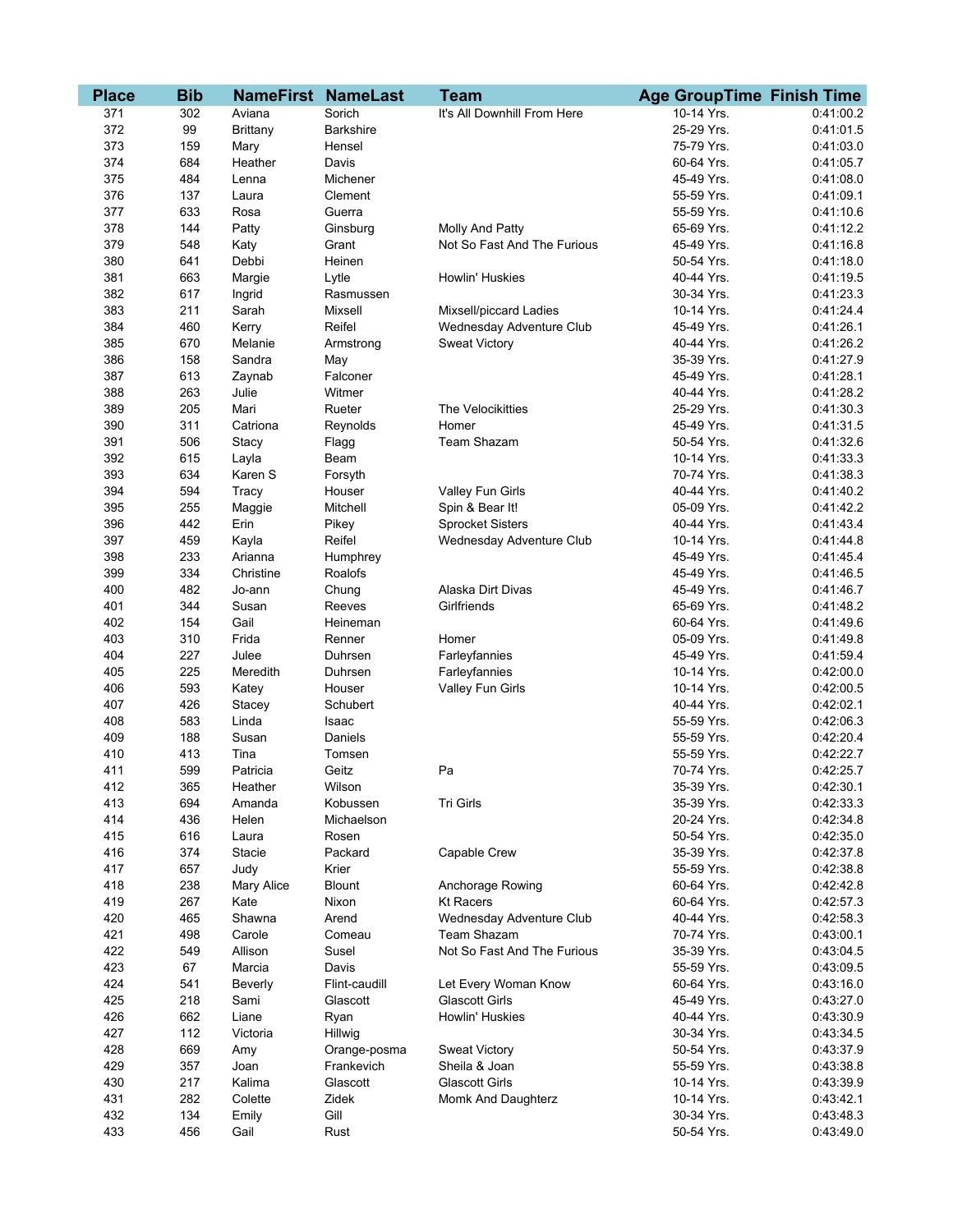| <b>Place</b> | <b>Bib</b> |               | <b>NameFirst NameLast</b> | Team                         | <b>Age GroupTime Finish Time</b> |           |
|--------------|------------|---------------|---------------------------|------------------------------|----------------------------------|-----------|
| 434          | 321        | Jana          | Church                    | Church Ladies                | 40-44 Yrs.                       | 0:43:51.7 |
| 435          | 511        | Kristine      | Zajac                     | Alpha Girls                  | 25-29 Yrs.                       | 0:43:52.3 |
| 436          | 692        | Katherine     | Dawson                    | Tri Girls                    | 45-49 Yrs.                       | 0:43:52.9 |
| 437          | 273        | Kristin       | Allmaras                  | Usphs                        | 25-29 Yrs.                       | 0:43:53.7 |
| 438          | 319        | Emily         | Church                    |                              | 40-44 Yrs.                       | 0:43:55.2 |
| 439          | 132        | Lisa          | Saperstein                | Lasap                        | 50-54 Yrs.                       | 0:43:56.2 |
| 440          | 659        | Elly          | Neeser                    | Neeser Group                 | 10-14 Yrs.                       | 0:44:00.1 |
| 441          | 332        | Morgan        | Johnson                   | <b>SBMJ</b>                  | 10-14 Yrs.                       | 0:44:00.4 |
| 442          | 685        | Addie         | Mcewen                    |                              | 55-59 Yrs.                       | 0:44:02.4 |
| 443          | 281        | Pamela        | Keeler                    | Momk And Daughterz           | 45-49 Yrs.                       | 0.44:04.0 |
| 444          | 131        | Karen         | La May                    | Lasap                        | 50-54 Yrs.                       | 0:44:06.1 |
| 445          | 513        | Holly         | Herring                   | Alpha Girls                  | 30-34 Yrs.                       | 0:44:09.9 |
| 446          | 235        | Jessie        | Hardison                  | Anchorage Rowing             | 10-14 Yrs.                       | 0.44:10.1 |
| 447          | 394        | Kristine      | Kincaid                   | Kristina's Biking Buddies    | 50-54 Yrs.                       | 0:44:17.6 |
| 448          | 208        | Olivia        | Noffke                    | Noffke Trio                  | 10-14 Yrs.                       | 0:44:22.9 |
| 449          | 564        | Kira          | Hewlett                   | The Broken Spokes            | 10-14 Yrs.                       | 0:44:27.7 |
| 450          | 447        | Amanda        | Todd                      | Toddladies                   | 15-19 Yrs.                       | 0:44:35.7 |
| 451          | 485        | Faye          | Fraze                     | <b>FW</b>                    | 30-34 Yrs.                       | 0:44:35.9 |
| 452          | 571        | Esme          | Campfield                 | Lazy Lane Riders             | 10-14 Yrs.                       | 0:44:41.9 |
| 453          | 579        | Megan         | Mclaughlin                |                              | 10-14 Yrs.                       | 0:44:46.3 |
| 454          | 256        | Joann         | Mitchell                  | Spin & Bear It!              | 50-54 Yrs.                       | 0:44:52.2 |
| 455          | 223        | Trudy         | Keller                    | Nam Rocks!                   | 70-74 Yrs.                       | 0:44:53.4 |
| 456          | 145        | Cheryl        | Hannon                    | Alaska Frostbites            | 55-59 Yrs.                       | 0:44:59.8 |
| 457          | 718        | Alicia "Lisa" | York                      | Tour de Friends              | 40-44 Yrs.                       | 0:45:10.5 |
| 458          | 348        | Julie         | Leonard                   | <b>Ultra Twisted Clovers</b> | 55-59 Yrs.                       | 0:45:11.1 |
| 459          | 395        | Diane         | Mclaughlin                | Kristina's Biking Buddies    | 35-39 Yrs.                       | 0:45:14.8 |
| 460          | 487        | Sabra         | Marchand                  | Sabra And Jam                | 35-39 Yrs.                       | 0:45:15.4 |
| 461          | 92         | Melissa       | Falcone                   |                              | 25-29 Yrs.                       | 0:45:18.2 |
| 462          | 229        | Nicole        | Acena                     |                              | 30-34 Yrs.                       | 0:45:23.0 |
| 463          | 717        | Sophia        | York                      | Tour de Friends              | 10-14 Yrs.                       | 0:45:29.4 |
| 464          | 111        | Holly         | Weiss-racine              |                              | 30-34 Yrs.                       | 0:45:42.0 |
| 465          | 236        | Emma          | Leonard                   | Anchorage Rowing             | 10-14 Yrs.                       | 0:45:47.0 |
| 466          | 146        | Jodi          | Walton                    | Alaska Frostbites            | 50-54 Yrs.                       | 0:45:55.8 |
| 467          | 677        | Rachel        | White                     |                              | 30-34 Yrs.                       | 0:46:09.7 |
| 468          | 102        | Kellie        | Merrill                   | <b>Merrill Time</b>          | 40-44 Yrs.                       | 0:46:15.4 |
| 469          | 83         | Jodi          | Kay                       | Huffman                      | 40-44 Yrs.                       | 0:46:18.1 |
| 470          | 577        | Iris          | <b>Matthews</b>           | <b>Book Smart</b>            | 35-39 Yrs.                       | 0:46:19.7 |
| 471          | 113        | Calla         | Willett                   |                              | 40-44 Yrs.                       | 0:46:21.8 |
| 472          | 642        | Jean          | Abel                      |                              | 60-64 Yrs.                       | 0:46:29.6 |
| 473          | 376        | Kathleen      | Adams                     | Capable Crew                 | 50-54 Yrs.                       | 0:46:29.7 |
| 474          | 626        | Jessica       | Della Croce               | Dragonfly Women              | 35-39 Yrs.                       | 0:46:38.8 |
| 475          | 252        | Graylin       | Simes                     | Simes Girls                  | 15-19 Yrs.                       | 0:46:45.4 |
| 476          | 300        | Ruth          | Kroona                    | It's All Downhill From Here  | 45-49 Yrs.                       | 0:46:47.0 |
| 477          | 661        | Andrea        | Ward                      | Neeser Group                 | 45-49 Yrs.                       | 0:46:48.8 |
| 478          | 600        | Kimberly      | Chaitoff                  | Lake Hood Pilots             | 40-44 Yrs.                       | 0:46:51.0 |
| 479          | 77         | Maureen       | T. Van Wagner             |                              | 40-44 Yrs.                       | 0:46:51.1 |
| 480          | 298        | Ann           | Lovejoy                   |                              | 40-44 Yrs.                       | 0:46:55.8 |
| 481          | 520        | Joyce         | Guest                     | Cc Riders                    | 55-59 Yrs.                       | 0:46:59.8 |
| 482          | 342        | Cait          | Ward                      |                              | 25-29 Yrs.                       | 0:47:02.0 |
| 483          | 412        | Katerina      | Wessels                   |                              | 45-49 Yrs.                       | 0:47:02.5 |
| 484          | 299        | Ana           | Kroona                    | It's All Downhill From Here  | 10-14 Yrs.                       | 0:47:05.7 |
| 485          | 660        | Sophie        | Neeser                    | Neeser Group                 | 10-14 Yrs.                       | 0:47:07.5 |
| 486          | 371        | Katie         | Peichel                   | <b>Team Peichel</b>          | 10-14 Yrs.                       | 0:47:12.1 |
| 487          | 565        | Faith         | Hewlett                   | The Broken Spokes            | 35-39 Yrs.                       | 0:47:15.6 |
| 488          | 151        | <b>Brena</b>  | Doolen                    |                              | 30-34 Yrs.                       | 0:47:19.2 |
| 489          | 400        | Suzy          | Kibodeaux                 | Kibodeaux                    | 35-39 Yrs.                       | 0:47:22.2 |
| 490          | 528        | Ali           | Faraci                    | Let Every Woman Know         | 30-34 Yrs.                       | 0.47:24.7 |
| 491          | 346        | Jennifer      | Barsalou                  | Girlfriends                  | 45-49 Yrs.                       | 0:47:38.6 |
| 492          | 545        | Jamie         | Robinson                  | Dicey Divas                  | 30-34 Yrs.                       | 0:47:39.3 |
| 493          | 399        | May           | Kibodeaux                 | Kibodeaux                    | 05-09 Yrs.                       | 0:47:40.4 |
| 494          | 704        | Yulia         | Baumgartner               |                              | 45-49 Yrs.                       | 0:47:42.9 |
| 495          | 350        | Kimberly      | Shields                   | <b>Ultra Twisted Clovers</b> | 55-59 Yrs.                       | 0.47:49.0 |
| 496          | 405        | Erin          | Hall                      | He>i                         | 40-44 Yrs.                       | 0:47:55.8 |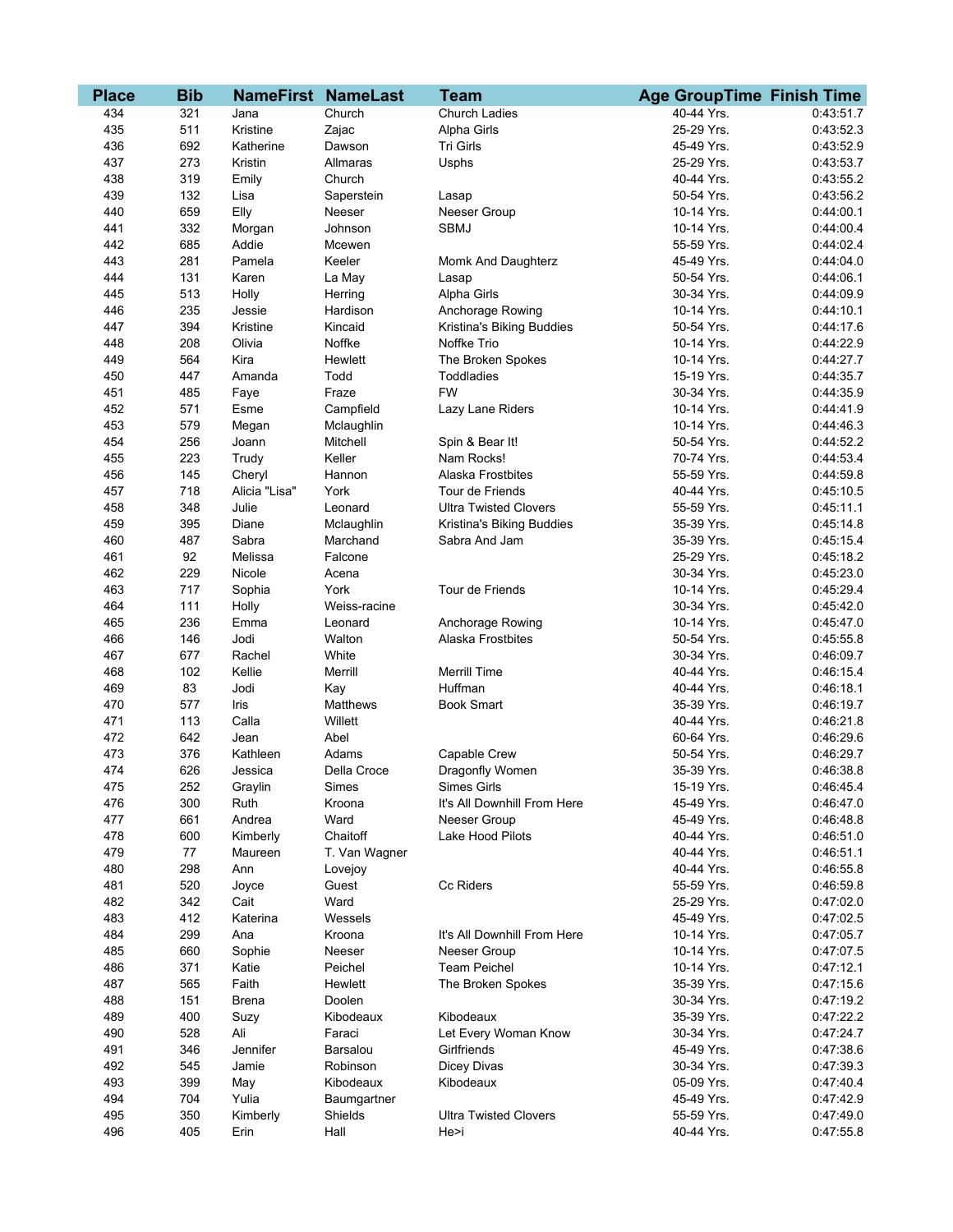| <b>Place</b> | <b>Bib</b> |               | <b>NameFirst NameLast</b> | <b>Team</b>                    | <b>Age GroupTime Finish Time</b> |           |
|--------------|------------|---------------|---------------------------|--------------------------------|----------------------------------|-----------|
| 497          | 698        | Lea           | Mckenna                   | Off The Couch                  | 40-44 Yrs.                       | 0.47:57.0 |
| 498          | 345        | Madison       | Barsalou                  | Girlfriends                    | 15-19 Yrs.                       | 0:47:57.1 |
| 499          | 181        | Sherrille     | Van Horn                  |                                | 50-54 Yrs.                       | 0:48:07.3 |
| 500          | 326        | Gloria        | Jemmings                  | <b>Beadedstream Racing</b>     | 05-09 Yrs.                       | 0:48:09.4 |
| 501          | 336        | Kim           | Neill                     |                                | 50-54 Yrs.                       | 0:48:10.5 |
| 502          | 507        | Cheryl        | Gonzales                  | <b>Team Shazam</b>             | 50-54 Yrs.                       | 0:48:13.9 |
| 503          | 553        | Audrey        | Hickman                   | Awesome Sauce                  | 15-19 Yrs.                       | 0:48:21.3 |
| 504          | 180        | Alexandrea    | Van Horn                  |                                | 10-14 Yrs.                       | 0:48:26.1 |
| 505          | 555        | Cindi         | Parsons                   | Awesome Sauce                  | 55-59 Yrs.                       | 0:48:30.8 |
| 506          | 557        | Kristina      | Willard                   | Awesome Sauce                  | 20-24 Yrs.                       | 0:48:33.4 |
| 507          | 381        | Jennifer      | Smith                     | Mommy & Daughter Ride Together | 30-34 Yrs.                       | 0:48:34.7 |
| 508          | 366        | Rae           | Anderson                  |                                | 05-09 Yrs.                       | 0:48:57.5 |
| 509          | 586        | Isabelle      | Zink                      | Valley Fun Girls               | 10-14 Yrs.                       | 0:49:01.2 |
| 510          | 588        | Meika         | Lee                       | Valley Fun Girls               | 05-09 Yrs.                       | 0:49:02.0 |
| 511          | 590        | Cathy         | Lee                       | Valley Fun Girls               | 45-49 Yrs.                       | 0:49:05.0 |
| 512          | 380        | Shelby        | <b>Bates</b>              | Mommy & Daughter Ride Together | 10-14 Yrs.                       | 0:49:11.2 |
| 513          | 598        | Alice         | Stacey                    | Pa                             | 60-64 Yrs.                       | 0:49:29.6 |
| 514          | 595        | Lucy          | Shea                      | Valley Fun Girls               | 10-14 Yrs.                       | 0:49:55.9 |
| 515          | 338        | Jessica       | Crisp                     | Teamuplift                     | 35-39 Yrs.                       | 0:49:55.9 |
| 516          | 248        | Laura         | Burzinski                 | Fit2win                        | 55-59 Yrs.                       | 0:50:08.4 |
| 517          | 445        | Debbie        | Morgan                    |                                | 60-64 Yrs.                       | 0:50:12.8 |
| 518          | 389        | Barbara       | Kagerer                   | Kristina's Biking Buddies      | 55-59 Yrs.                       | 0:50:14.5 |
| 519          | 556        | Carol Ann     | Willard                   | Awesome Sauce                  | 55-59 Yrs.                       | 0:50:26.5 |
| 520          | 629        | Melissa       | Todd                      | Toddgirls                      | 15-19 Yrs.                       | 0:50:31.8 |
| 521          | 388        | Kristina      | Kagerer                   | Kristina's Biking Buddies      | 05-09 Yrs.                       | 0:50:36.7 |
| 522          | 199        | <b>Bria</b>   | Johnston                  |                                | 35-39 Yrs.                       | 0:50:38.0 |
| 523          | 543        | Tessa         | Ely                       | Let Every Woman Know           | 25-29 Yrs.                       | 0:50:46.8 |
| 524          | 249        | Kelsey        | <b>Burzinski</b>          | Fit2win                        | 10-14 Yrs.                       | 0:50:59.7 |
| 525          | 542        | Heidi         | <b>Barnwell</b>           | Let Every Woman Know           | 25-29 Yrs.                       | 0:51:02.3 |
| 526          | 608        | Shannon       | Hamlett                   | Paxson Chicks                  | 40-44 Yrs.                       | 0:51:18.6 |
| 527          | 607        | Marley        | Hamlett                   | Paxson Chicks                  | 10-14 Yrs.                       | 0:51:37.3 |
| 528          | 720        | Rachel        | Nord                      | Tour De Friends                | 35-39 Yrs.                       | 0:52:01.8 |
| 529          | 580        | Madilyn       | Gifford                   |                                | 10-14 Yrs.                       | 0:52:12.5 |
| 530          | 719        | Denali        | Nord                      | Tour De Friends                | 10-14 Yrs.                       | 0:52:20.6 |
| 531          | 652        | Amey          | Armachain                 | <b>Coasting Cuties</b>         | 40-44 Yrs.                       | 0:52:21.7 |
| 532          | 537        | Mary Rita     | Ely                       | Let Every Woman Know           | 60-64 Yrs.                       | 0:52:44.0 |
| 533          | 651        | Ryann         | Armachain                 | <b>Coasting Cuties</b>         | 15-19 Yrs.                       | 0:52:50.1 |
| 534          | 576        | <b>Brooke</b> | Wagner                    |                                | 05-09 Yrs.                       | 0:53:21.9 |
| 535          | 639        | Lynn          | Dusek                     | Soldotna Travelers             | 45-49 Yrs.                       | 0:53:28.2 |
| 536          | 212        | Idamarie      | Piccard                   | Mixsell/piccard Ladies         | 75-79 Yrs.                       | 0:53:30.2 |
| 537          | 276        | Sloan         | King                      | Usphs                          | 05-09 Yrs.                       | 0:53:30.6 |
| 538          | 630        | Deborah       | Todd                      | Toddgirls                      | 15-19 Yrs.                       | 0:53:45.4 |
| 539          | 275        | Kara          | King                      | Usphs                          | 30-34 Yrs.                       | 0:53:49.6 |
| 540          | 628        | Jaime         | Karns                     | Dragonfly Women                | 55-59 Yrs.                       | 0:53:56.0 |
| 541          | 418        | Rebecca       | Perkins                   | Permafrosties                  | 15-19 Yrs.                       | 0:53:58.5 |
| 542          | 108        | Maria         | Klein                     | <b>Woodland Fairies</b>        | 40-44 Yrs.                       | 0:54:01.6 |
| 543          | 538        | Stephanie     | Massay                    | Let Every Woman Know           | 45-49 Yrs.                       | 0:54:07.9 |
| 544          | 266        | Tuyet         | Smallwood                 | <b>Kt Racers</b>               | 45-49 Yrs.                       | 0:54:21.2 |
| 545          | 257        | Virginia      | Groeschel                 | Spin & Bear It!                | 45-49 Yrs.                       | 0:54:28.8 |
| 546          | 337        | Angie         | Schleyer                  | Teamuplift                     | 40-44 Yrs.                       | 0:54:28.9 |
| 547          | 572        | Heather       | Sutherlin                 |                                | 45-49 Yrs.                       | 0:54:43.3 |
| 548          | 649        | Kt            | Latimer                   | Get Off Your Arse              | 35-39 Yrs.                       | 0:54:55.1 |
| 549          | 198        | Mary          | Lee Allen                 | <b>Steller Jays</b>            | 45-49 Yrs.                       | 0:55:05.6 |
| 550          | 648        | Marisa        | Glieco                    | Get Off Your Arse              | 30-34 Yrs.                       | 0:55:13.3 |
| 551          | 716        | Scarlett      | Masten                    | <b>Shooting Stars</b>          | 35-39 Yrs.                       | 0:55:32.0 |
| 552          | 715        | Lola          | Masten                    | <b>Shooting Stars</b>          | 10-14 Yrs.                       | 0:55:50.5 |
| 553          | 175        | <b>Brandy</b> | Stepetin                  | Sassy Sprockets                | 30-34 Yrs.                       | 0:56:08.4 |
| 554          | 356        | Sheila        | Curran                    | Sheila & Joan                  | 60-64 Yrs.                       | 0:56:09.3 |
| 555          | 713        | Laura         | Davis                     | <b>Shooting Stars</b>          | 40-44 Yrs.                       | 0:56:14.6 |
| 556          | 174        | Hannah        | Stepetin                  | Sassy Sprockets                | 05-09 Yrs.                       | 0:56:24.9 |
| 557          | 322        | Paula         | Miller                    |                                | 50-54 Yrs.                       | 0:56:27.3 |
| 558          | 712        | Amelia        | Davis                     | <b>Shooting Stars</b>          | 10-14 Yrs.                       | 0:56:33.4 |
| 559          | 722        | <b>Bonnie</b> | Dolgonos                  | Tour De Friends                | 40-44 Yrs.                       | 0:56:37.0 |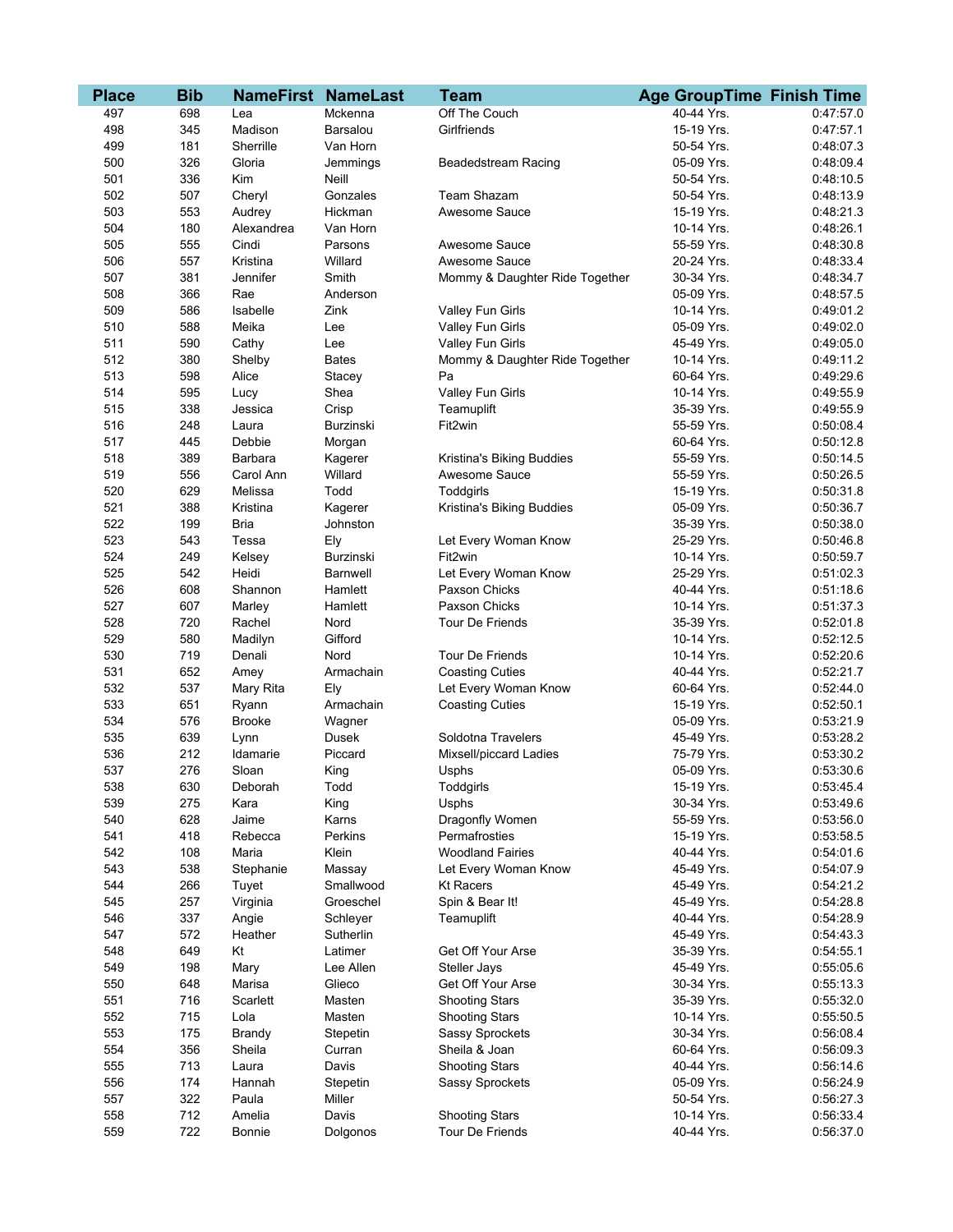| <b>Place</b> | <b>Bib</b> |              | <b>NameFirst NameLast</b> | <b>Team</b>             | <b>Age GroupTime Finish Time</b> |           |
|--------------|------------|--------------|---------------------------|-------------------------|----------------------------------|-----------|
| 560          | 703        | Katerina     | Baumgartner               |                         | 15-19 Yrs.                       | 0:56:54.2 |
| 561          | 721        | Eleanore     | Dolgonos                  | <b>Tour De Friends</b>  | 10-14 Yrs.                       | 0:56:55.4 |
| 562          | 210        | Jennifer     | Noffke                    | Noffke Trio             | 45-49 Yrs.                       | 0:57:10.8 |
| 563          | 209        | Emma         | Noffke                    | Noffke Trio             | 05-09 Yrs.                       | 0:57:29.5 |
| 564          | 411        | Anna         | Green                     |                         | 05-09 Yrs.                       | 0:57:33.3 |
| 565          | 554        | Keri         | Parsons                   | Awesome Sauce           | 30-34 Yrs.                       | 0:57:37.1 |
| 566          | 189        | Shawna       | Anderson                  |                         | 30-34 Yrs.                       | 0:57:40.1 |
| 567          | 647        | Sara         | Mccormick                 | Sara and Brooklyn       | 35-39 Yrs.                       | 0:57:55.8 |
| 568          | 521        | Carla        | Eisberg                   | Cc Riders               | 55-59 Yrs.                       | 0:57:58.5 |
| 569          | 646        | Brooklyn     | Mccormick                 | Sara and Brooklyn       | 05-09 Yrs.                       | 0:58:14.2 |
| 570          | 377        | Annette      | Vrolyk                    | Capable Crew            | 40-44 Yrs.                       | 0:58:30.7 |
| 571          | 570        | Greta        | Campfield                 | Lazy Lane Riders        | 05-09 Yrs.                       | 0:58:38.3 |
| 572          | 622        | Karen        | Adams                     | The Adams Family        | 45-49 Yrs.                       | 0:58:43.1 |
| 573          | 378        | Carolina     | Effendi                   | Capable Crew            | 35-39 Yrs.                       | 0:58:52.5 |
| 574          | 574        | Corie        | Stanley                   | <b>Stanley Chics</b>    | 35-39 Yrs.                       | 0:58:55.7 |
| 575          | 621        | Jessica-hope | Adams                     | The Adams Family        | 10-14 Yrs.                       | 0:59:01.8 |
| 576          | 573        | Anika        | Stanley                   | <b>Stanley Chics</b>    | 05-09 Yrs.                       | 0:59:14.4 |
| 577          | 87         | Ellie        | Cutting                   | <b>Cutting Edge</b>     | 05-09 Yrs.                       | 1:00:28.7 |
| 578          | 251        | Riley        | Simes                     | <b>Simes Girls</b>      | 10-14 Yrs.                       | 1:00:39.2 |
| 579          | 106        | Rachel       | Kemp                      | Ak Kemp Girls           | 25-29 Yrs.                       | 1:01:24.3 |
| 580          | 585        | Lily         | Zink                      | Valley Fun Girls        | 05-09 Yrs.                       | 1:01:25.5 |
| 581          | 596        | Lily         | Shea                      | Valley Fun Girls        | 05-09 Yrs.                       | 1:01:26.8 |
| 582          | 105        | Hannah       | Kemp                      | Ak Kemp Girls           | 10-14 Yrs.                       | 1:01:41.0 |
| 583          | 491        | Heather      | Warnick                   |                         | 30-34 Yrs.                       | 1:02:05.1 |
| 584          | 627        | Erica        | <b>Steeves</b>            | Dragonfly Women         | 35-39 Yrs.                       | 1:02:57.6 |
| 585          | 581        | Keena        | <b>Bennett</b>            | The Flower Pedals       | 05-09 Yrs.                       | 1:04:52.2 |
| 586          | 563        | Finley       | Nasenbeny                 | Chippy's                | 05-09 Yrs.                       | 1:07:02.2 |
| 587          | 562        | Tana         | Stone                     | Chippy's                | 35-39 Yrs.                       | 1:07:20.9 |
| 588          | 591        | Mykenna      | Rinella                   | Valley Fun Girls        | 10-14 Yrs.                       | 1:08:45.1 |
| 589          | 592        | Amber        | Rinella                   | Valley Fun Girls        | 35-39 Yrs.                       | 1:08:46.8 |
| 590          | 519        | Mitzi        | <b>Barker</b>             | Cc Riders               | 60-64 Yrs.                       | 1:09:00.0 |
| 591          | 104        | Kate         | Abbott                    | Team Sloth              | 40-44 Yrs.                       | 1:12:04.6 |
| 592          | 103        | Henry        | Ash                       | Team Sloth              | 05-09 Yrs.                       | 1:12:21.2 |
| 593          | 434        | Jolene       | Campbell                  | Order Of The Campbell's | 40-44 Yrs.                       | 1:14:44.7 |
| 594          | 433        | Jaide        | Campbell                  | Order Of The Campbell's | 05-09 Yrs.                       | 1:15:02.7 |
| 595          | 540        | Morgean      | Carlson                   | Let Every Woman Know    | 30-34 Yrs.                       | 1:18:16.4 |
| 596          | 539        | T            | Carlson                   | Let Every Woman Know    | 05-09 Yrs.                       | 1:18:31.4 |
| 597          | 527        | G            | Carlson                   | Let Every Woman Know    | 60-64 Yrs.                       | 1:22:50.5 |
| 598          | 408        | Micaela      | Jones                     | <b>Girls Rule</b>       | 45-49 Yrs.                       | 1:25:04.1 |
| 599          | 407        | Hannah       | <b>Bickford</b>           | <b>Girls Rule</b>       | 15-19 Yrs.                       | 1:25:22.1 |
| 600          | 406        | Norah        | Tucker                    | <b>Girls Rule</b>       | 05-09 Yrs.                       | 1:25:38.5 |
| 601          | 230        | Lisa         | Heath                     |                         | 30-34 Yrs.                       |           |

 $\overline{\phantom{a}}$